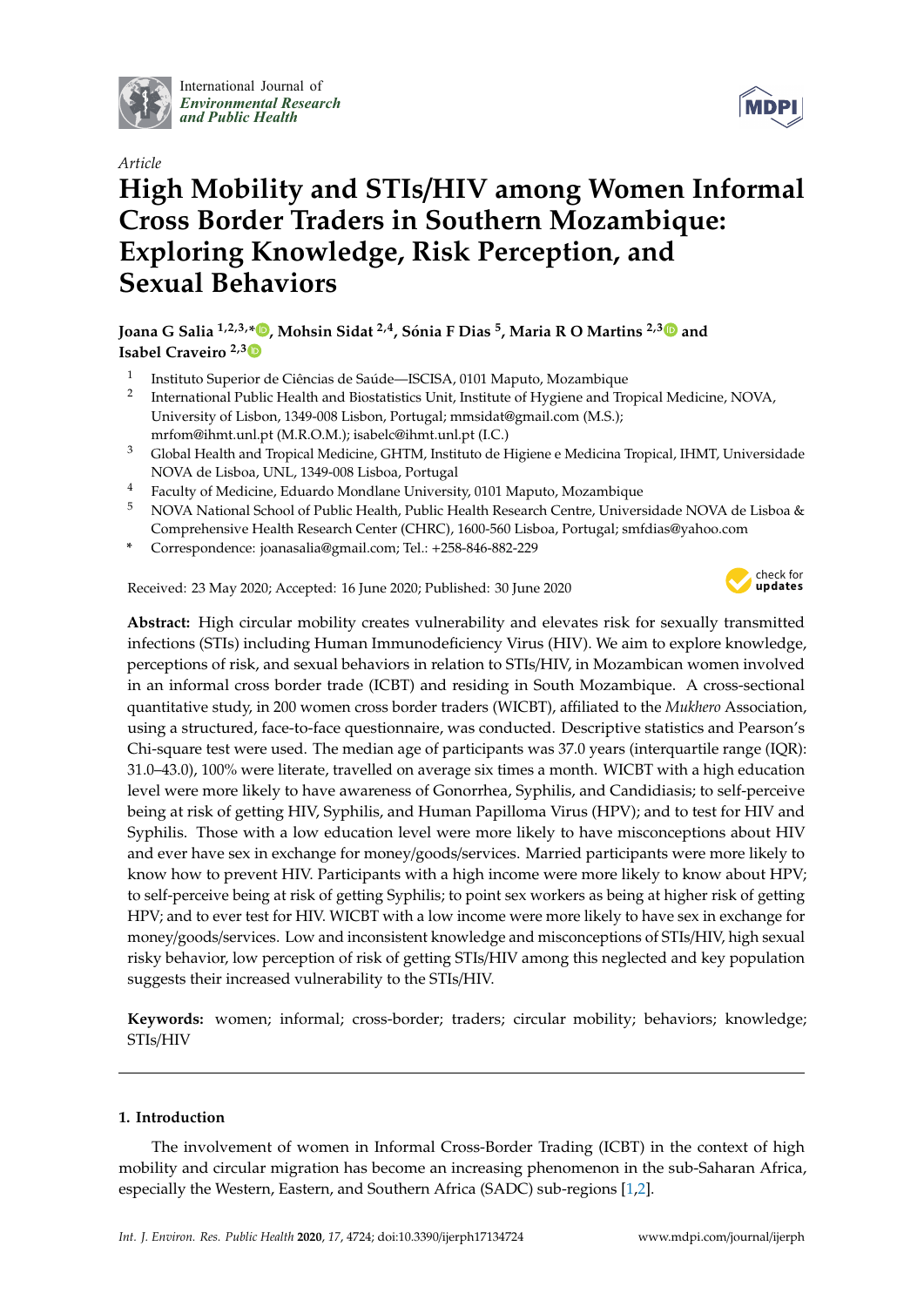The ICBT practiced by 70–80 percent of women, contributes towards supporting families, reducing poverty and unemployment, empowering women, and growth of their countries' economies [\[3](#page-15-2)[–5\]](#page-15-3). Despite this contribution, women in informal cross-border trading (WICBT) suffer from stigmatization, poor transportation, corruption, extortion, robbery, confiscation of goods, long queues and delays at the borders, various forms of gender-based violence, and sexual harassment by customs officials and truck/bus drivers [\[3–](#page-15-2)[7\]](#page-15-4).

Evidence shows that these women devise coping strategies for economic survival during their migration process, such as paying bribes to the customs officers, cooperation among women, and engaging in high sexual risky behavior (high number of sexual partners and frequency of multiple concurrent partners, transactional sex) [\[8\]](#page-15-5). Some of these coping strategies create risk and vulnerability for sexually transmitted infections (STIs) including Human Immunodeficiency Virus (HIV) [\[9–](#page-15-6)[11\]](#page-15-7).

In Mozambique, ICBT involves mostly women (71%) [\[12\]](#page-15-8), and this activity is known locally as *Mukhero*. The ICBT is done in a circular way (a constant round-trip movement) to neighboring countries that are heavily affected by STIs/HIV. This poses major challenges to sexual and reproductive health because of the practices and behaviors used by some women [\[7](#page-15-4)[,13\]](#page-15-9).

Migrants and high-mobility people have been referred to facilitate the spread of tuberculosis, malaria, and sexually transmitted infections including human immunodeficiency virus, especially women. The impact of sociocultural patterns of mobility on health includes factors such as: Gender, age, ethnicity, cultural norms and sociocultural and economic status, lower availability and reduced access to health services [\[9](#page-15-6)[,14](#page-15-10)[,15\]](#page-15-11).

The STIs, which was the focus of this research, remain a major public health problem worldwide, but in particular in developing countries, such as Mozambique. Women are more likely to suffer the consequences of STIs including pelvic inflammatory disease, cervical cancer, infertility, ectopic pregnancy, and they have an impact through their role in facilitating sexual transmission of HIV [\[16\]](#page-15-12).

Studies in Eswatini, a neighbor country of Mozambique, where the *Mukheristas* cyclically travel, have shown that the estimated prevalence of chlamydia, gonorrhea, trichomoniasis, Syphilis, and HIV among migrant's women of reproductive age was 7%, 6%, 1.4%, 18.8%, and 42.7%, respectively. Additionally, the risk factors associated with those STIs/HIV were Human Papilloma Virus (HPV) positive, not using condoms, and being self-employed [\[17\]](#page-15-13).

In Mozambique, a recent study showed that the prevalence of *Neisseria gonorrhea* (NG), *Chlamydia trachomatis* (CT), Syphilis, and HPV was 14%, 8%, 12%, and 12%, respectively [\[18\]](#page-16-0). Another study in the Mavalane area of Maputo city and at the Manhiça Health Centre District, showed that 2% of women tested positive for NG, 4% for CT, 8% for *Trichomonas vaginalis* (TV), 17% for HIV, and 8% of active Syphilis in the Manhiça district [\[19\]](#page-16-1). Furthermore, results from the major hospital of the country, in Maputo city, demonstrated that the prevalence of STIs among women, were: *C. trachomatis* (6.5%), *bacterial vaginosis* (34%), *T. vaginalis* (2%) Syphilis (5%), and HIV (35%) [\[20\]](#page-16-2).

Female circular mobility may contribute to the sustained high prevalence of STIs and HIV in Southern and East Africa [\[14\]](#page-15-10), because mobility favors a high risk sexual behavior and creates opportunities for sexual networking [\[14,](#page-15-10)[21\]](#page-16-3).

In the Southern Africa region, a higher prevalence of HIV/AIDS (AIDS—acquired immunodeficiency syndrome) was found in the main high mobility corridors [\[22\]](#page-16-4), including the Maputo–Witbank corridor, where the participants travel through. A study conducted by the IOM in South Africa in 2010, showed that the HIV prevalence in agricultural workers from Eswatini was 52.3%, 51.3% in South Africa, and 43.2% in Mozambique, highlighting the great importance of so-called "Spaces of vulnerability", ranging from the place of departure, transit, and destination. The knowledge of these spaces led to assume that people are subject to: (1) Long stay away from home varying from days to months; (2) delays and long stay at borders, where high risk behaviors are common, with duration from a few hours to days; (3) improvised accommodation along borders and agricultural fields; (4) limited access to information and health services [\[23\]](#page-16-5).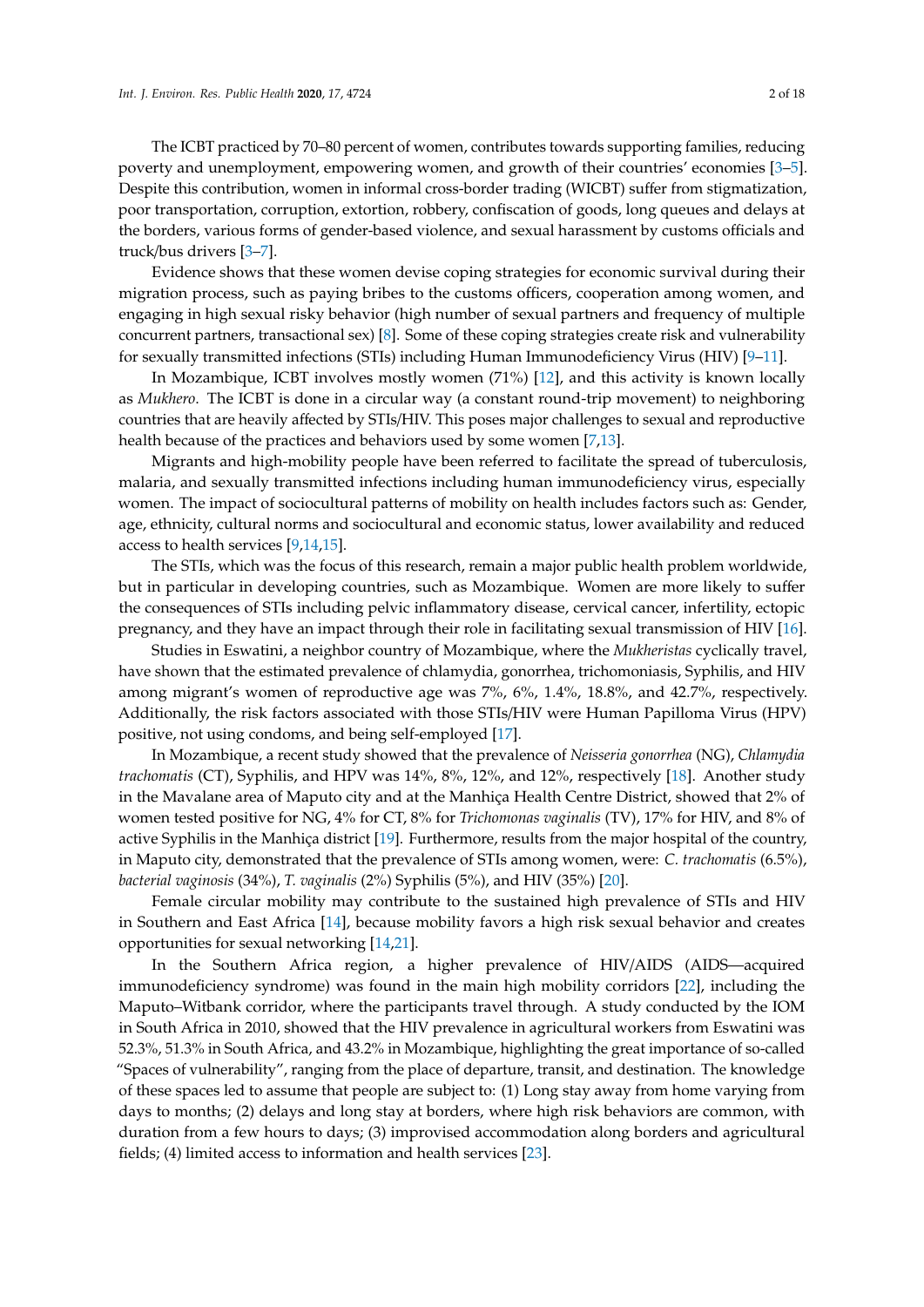In Mozambique, two national population-based surveys, INSIDA (2009) (INSIDA: Inquérito Nacional de SIDA (AIDS National Survey)—first population based survey carried out in 2009) [\[24\]](#page-16-6) and IMASIDA (IMASIDA: Inquérito de Indicadores de Imunização, Malária e SIDA (Nacional Survey for Indicators for Imunization, Malaria and AIDS)—population based survey carried out in 2015) (2015) [\[25\]](#page-16-7), showed an overall prevalence of 11.5% and 13.2% among men and women aged 15–49 years, respectively. The disproportionate impact of the HIV epidemic in women has been attributed to: Poverty; multiple sexual partners; transactional sex; inconsistent or no use of condoms; gender inequality; violence against women; cultural practices; and migration [\[22\]](#page-16-4). For example, the results of the study held in the Chókwè district, Southern Mozambique, showed that the prevalence of HIV was 29.4%, and it was associated with migrant labor patterns, placing all active women at a higher risk for HIV infection [\[26\]](#page-16-8).

The levels of knowledge about HIV were high among men and women, in the general population aged 15–49 years in Mozambique. However, there was a low percentage (32%) of adults with comprehensive knowledge about the HIV/AIDS [\[24\]](#page-16-6). Moreover, a study conducted by the IOM (2010) [\[27\]](#page-16-9) in the SADC region involving South African and Mozambican migrant workers in the Limpopo and Mpumalanga provinces, showed that there was low knowledge and low perception of risk and vulnerability about HIV/AIDS, high prevalence of risk behaviors, inconsistent condom use, and increased vulnerability of women.

The debate about the need to intensify the promotion of the simultaneous use of contraceptive methods including the condom is increasing, with a view to confer dual protection against STIs and unwanted pregnancies in women with a high risk to STIs/HIV [\[28\]](#page-16-10).

Several studies were carried out in Mozambique on economics, socio-anthropologic, and on health issues concerning the transmission of STIs/HIV among migrant's miners, truck-drivers, and sex workers. However, there is scarcity of published studies on women involved in ICBT. In particular, knowledge is lacking on context and practices that put these women involved in ICBT at higher risk of STIs/HIV and unwanted pregnancies. Thus, with this study, we aimed to explore knowledge, perceptions of risk, and sexual behaviors in relation to STIs/HIV, in Mozambican women involved in an informal cross border trade (ICBT) and residing in Southern Mozambique.

#### **2. Material and Methods**

#### *2.1. Study Design and Participants*

This was a cross-sectional quantitative study conducted from February to September 2015. The study involved 200 cross-border informal trade women (*Mukheristas*) aged 18 to 49, members of the *Mukhero* Association, who cross the borders of Ressano Garcia, (border post with South Africa), Namaacha and Goba (both bordering Eswatini), living in Maputo City (country capital) and Maputo Province, southern Mozambique.

Maputo City is the capital of Mozambique, with 1,120,867 inhabitants, corresponding to 4% of the general population, of which 52% are women. Maputo Province, which is a satellite of Maputo city, is inhabited by about 1,968,906 people (7.1%) [\[29\]](#page-16-11). It is in this province that the four borders are located, Ressano Garcia, Namaacha, Goba, and Ponta de Ouro, through which *Mukheristas* women cross to neighboring countries such as Eswatini and South Africa (see Figure [1\)](#page-3-0).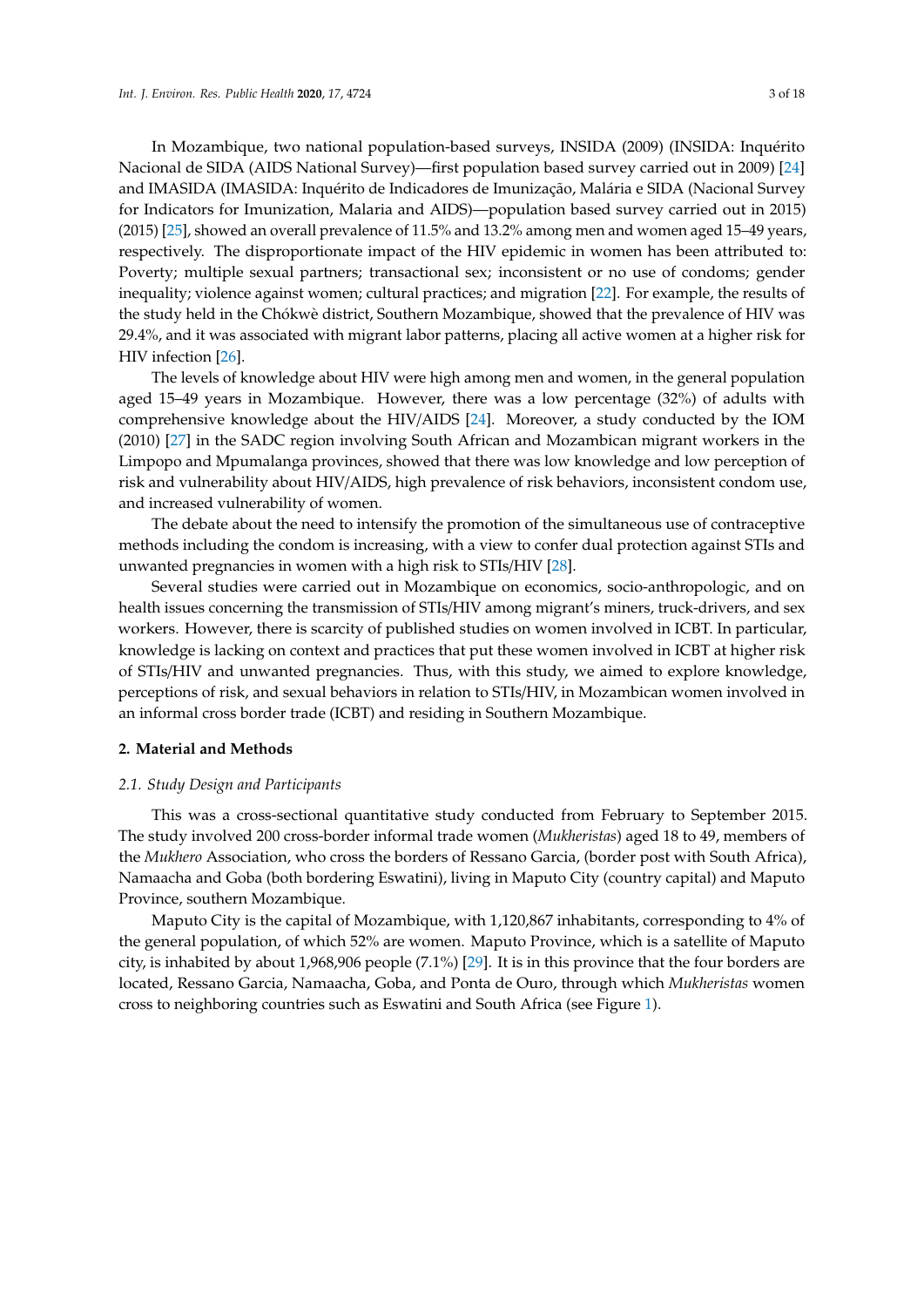<span id="page-3-0"></span>

**Figure 1.** Map of southern Mozambique with the borders of Ressano Garcia, Namaacha, Goba, and **Figure 1.** Map of southern Mozambique with the borders of Ressano Garcia, Namaacha, Goba, and Ponta de Ouro. Ponta de Ouro.

# *2.2. Data Collection 2.2. Data Collection*

Data collection took place at the *Mukhero* Association. Initially, a pilot study was conducted Data collection took place at the *Mukhero* Association. Initially, a pilot study was conducted involving 10 women *Mukheristas* reselling their wares in the Fajardo market in Maputo City. This involving 10 women *Mukheristas* reselling their wares in the Fajardo market in Maputo City. This study was done to test our research instrument for further refinement. A systematic random sampling was used, based on the records of the *Mukhero* Association database. The women were interviewed was used, based on the records of the *Mukhero* Association database. The women were interviewed at the *Mukhero* Association headquarters, in the markets where they sell and resell their imported at the *Mukhero* Association headquarters, in the markets where they sell and resell their imported products, freight unloading terminals, warehouses, in their homes, car parks, through face-to-face products, freight unloading terminals, warehouses, in their homes, car parks, through face-to-face and a structured questionnaire in Portuguese language, by a previously trained team.

# *2.3. Measures 2.3. Measures*

The question consisted of sociodemographic characteristics and *Mukhero* activities that included The question consisted of sociodemographic characteristics and *Mukhero* activities that included age, marital status, education level, household size, main occupation, income from *Mukhero,* age, marital status, education level, household size, main occupation, income from *Mukhero,* motivations for practicing *Mukhero*, start of the practice of *Mukhero*, and number of monthly trips. Other questions for the practice of *Mukhero*, and number of monthly trips. Other questions Other questions evaluated the knowledge of STI/HIV such as if they have heard about HIV, Syphilis, evaluated the knowledge of STI/HIV such as if they have heard about HIV, Syphilis, HPV, Gonorrhea, Trichomoniasis and Candidiasis (Yes/No); ways of transmission of STIs, and ways of prevention; sexual  $\cdots$ of prevention; sexual risk behavior (Yes/No); multiple sexual partners, ever had sex in exchange for risk behavior (Yes/No); multiple sexual partners, ever had sex in exchange for money/goods/services, and no use of condom (Yes/No); risk perception of getting STI/HIV (High risk/Low risk); reported<br>We define lifetime STI's testing (Yes/No); and signs and symptoms (Yes/No).

# *2.4. Data Analysis 2.4. Data Analysis*

Armonk, New York, NY, USA). Descriptive statistics looking at the distribution of the variables such as frequencies, means, and median (interquartile range = IQR), were performed. Then, Chi-square  $(x^2)$  tests were calculated to understand the significance of the relationships found between variables.  $\alpha$ <sup>2</sup> tests were capitaled configured to understand the significance of  $\alpha$   $\beta$   $\beta$   $\beta$   $\gamma$  and  $\gamma$ Differences were considered significant at a *p*-value of 0.05 or less. Differences were considered significant at a *p*-value of 0.05 or less. Data were analyzed with SPSS (Statistical Package for Social Sciences) version 23 (IBM Corp.,

#### *2.5. Ethical Considerations*

of Hygiene and Tropical Medicine in Portugal and the National Bioethics Committee for Health in Mozambique (Ref. 169/CNBS/2014). The research was conducted on the basis of informed consent of the participants. After the data were collected, they were anonymized to ensure their confidentiality. In this way, we guarantee that there were no risks for the participants in the study. confidentiality. In this way, we guarantee that there were no risks for the participants in the participants in The research protocol was submitted and approved by the Ethics Committees of both the Institute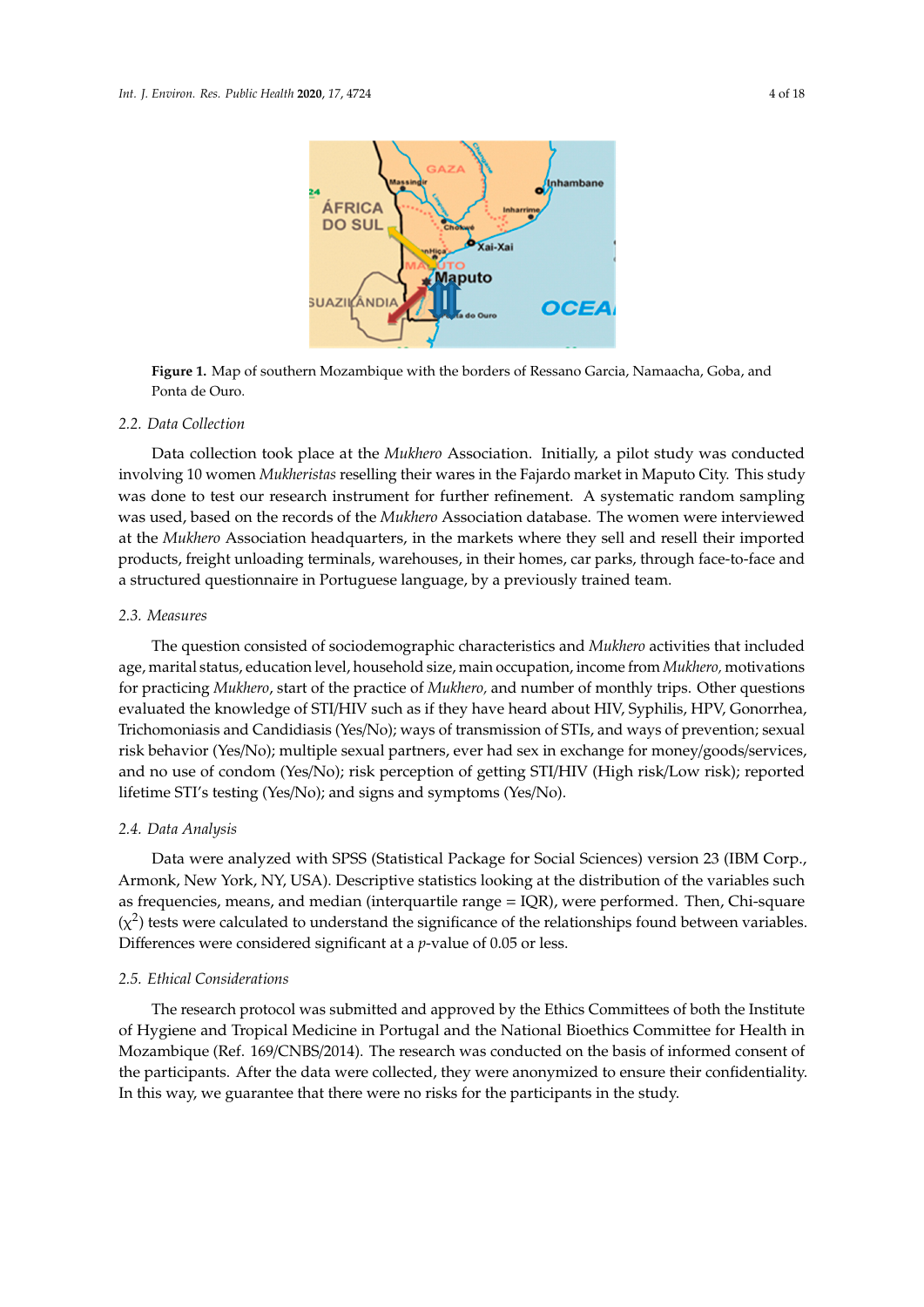#### **3. Results**

#### *3.1. Description of the Study Participants and Mukhero Activity*

Table [1](#page-4-0) shows the sociodemographic characteristics, motivation for the practice of *Mukhero* and trips' frequency. This study showed that for a total of 200 women enrolled in the study, the majority had an average age of 37 (IQR = 31.0–43.8) years, and they are married or live in common law marriage (59.5%), all can read and write. The main motivations for *Mukhero*'s practice were: Lack of schooling (13.5%), unemployment (24.5%), increasing in family income (23%), and low partner wage (14.5%). Most of the participants started the activity of *Mukhero* between 5–10 years and make between three and six trips per month. The main occupation (80.0%) of most of the participants is the *Mukhero* activity and they make from their business the equivalent of up to three minimum wages for their survival. Note that the minimum wage at that time in Mozambique was 4.851.84 Meticais, where 1 USD was equal to 44.37 Meticais.

| Variable           | $n\ (\%)$  | Variable                              | $n\left(\%\right)$ |
|--------------------|------------|---------------------------------------|--------------------|
| Age group          |            | Income from Mukhero                   |                    |
| $18 - 25$          | 12(6.0)    | Eq. 3 minimum salaries                | 123(61.5)          |
| $26 - 34$          | 62(31.0)   | Eq. 4 minimum salaries                | 48 (24.0)          |
| $35 - 49$          | 126 (63.0) | Eq. 6 minimum salaries                | 29 (14.5)          |
| Total              | 200 (100)  | Total                                 | 200 (100)          |
| Marital status     |            | Motivations for<br>practicing Mukhero |                    |
| Single             | 61(30.5)   | Low school level                      | 27(13.5)           |
| Married            | 40(20.0)   | Unemployment                          | 49 (24.5)          |
| Marital union      | 76 (39.5)  | Increase family revenue               | 46(23.0)           |
| Divorced           | 7(3.5)     | Partner's low salary                  | 29 (14.5)          |
| Widow              | 13(6.5)    | Divorce and widow                     | 11(5.5)            |
| Missing            | 3(1.5)     | High fiscal taxes                     | 3(1.5)             |
|                    |            | Influence of friends                  | 18 (9.0)           |
|                    |            | Influence of relatives                | 17(8.5)            |
| Total              | 200 (100)  |                                       | 200 (100)          |
| Level of education |            | Start of the practice of<br>Mukhero   |                    |
| None               | 0(0.0)     | <5 years                              | 83 (41.5)          |
| Grade 1-5          | 36(18.0)   | 5-10 years                            | 55(27.5)           |
| Grade 6-10         | 114 (57)   | $10-15$ years                         | 27(13.5)           |
| Grade 11-12        | 33(16.5)   | $15-20$ years                         | 26(13.0)           |
| Tertiary education | 17(8.5)    | >20 years                             | 9(4.5)             |
| Total              | 200 (100)  | Total                                 | 200 (100)          |
| Household size     |            | Number of monthly trips               |                    |
| $1 - 3$            | 17(8.5)    | $1-3$ trips                           | 40(20.0)           |
| $4 - 6$            | 108 (54.0) | 4-6 trips                             | 135 (67.5)         |
| $\geq$ 7           | 63 (37.5)  | >7 trips                              | 25(12.5)           |
| Total              | 200 (100   | Total                                 | 200 (100)          |
| Main occupation    |            |                                       |                    |
| Mukhero            | 160 (80.0) |                                       |                    |
| Other              | 40(20)     |                                       |                    |
| Total              | 200 (100)  |                                       |                    |

<span id="page-4-0"></span>**Table 1.** Sociodemographic characteristics, motivation for the practice of *Mukhero*, and trips' frequency.

Abbreviations: Dk/Da: Do not know/do not answer.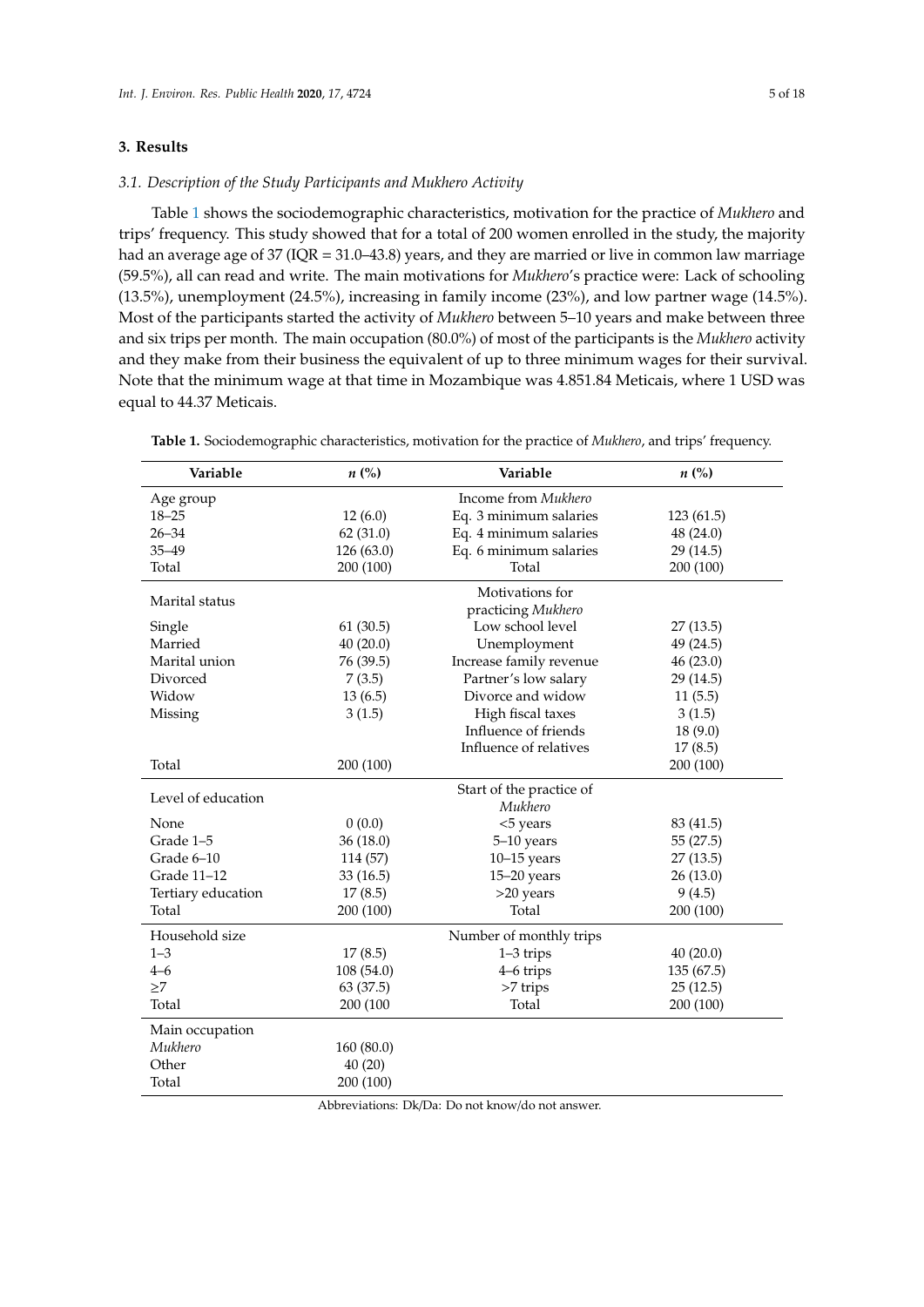#### *3.2. Knowledge about Sexually Transmitted Infections including HIV*/*AIDS*

Table [2](#page-5-0) shows that all participants have heard about HIV/AIDS and 87% have heard about gonorrhea. While 56% and 41% have heard about cervical cancer and syphilis, respectively, and only a minority (19%) have heard about candidiasis and trichomoniasis (15%).

<span id="page-5-0"></span>

| <b>Have Heard</b><br>about the<br><b>Following STIs</b> | <b>HIV</b><br>$n\left(\%\right)$ | <b>Syphilis</b><br>$n\left(\%\right)$ | <b>HPV</b><br>$n\left(\%\right)$ |            | <b>Trichomoniasis</b><br>$n\left(\%\right)$ | Candidiasis<br>$n\ (\%)$ |  |
|---------------------------------------------------------|----------------------------------|---------------------------------------|----------------------------------|------------|---------------------------------------------|--------------------------|--|
| Yes                                                     | 200(100)                         | 82 (41.0)                             | 109(54.5)                        | 174 (87.4) | 30(15.0)                                    | 38(19.0)                 |  |
| No                                                      | $\overline{\phantom{0}}$         | 112(56.0)                             | 84 (42.0)                        | 25(12.5)   | 165(58.0)                                   | 153 (76.5)               |  |
| Dk/Da                                                   | $\overline{\phantom{0}}$         | 6(3.0)                                | 7(3.5)                           | 1(0.5)     | 5(2.5)                                      | 9(4.5)                   |  |
| Total                                                   | 200 (100)                        | 200 (100)                             | 200(100)                         | 200(100)   | 200 (100)                                   | 200 (100)                |  |

**Table 2.** Respondents' knowledge about the sexually transmitted infections (STIs).

Abbreviations: Dk/Da: Do not know/do not answer; HIV: Human Immunodeficiency Virus; HPV: Human Papilloma Virus.

According to Table [3,](#page-5-1) 94% of respondents know that HIV can be sexually transmitted, have unprotected sexual intercourse (96%), and using of contaminated needles (91.5%). However, we have to point out that although a majority (63%) of the participants stated that mosquito bites are not the common form of HIV transmission, 22% of participants think it is possible. On the other hand, only 17% of *Mukheristas* know how syphilis is transmitted and more than ninety percent of our interviewees do not know how it is transmitted or how one can be prevented from being infected by HPV. In relation to testing, the majority (85%) of the participants underwent HIV testing. However, it turns out that only 10% of respondents reported having tested syphilis and HPV, although syphilis screening was offered to all pregnant women in Mozambique.

As for prevention, more than 90% of participants know that condoms and having a single uninfected sex partner prevent HIV transmission. However, it should be noted that 19% of the *Mukheristas* reported that having sex with virgin girls and boys was one of the forms of prevention. On the other hand, only 18% and 8% of participants know how to prevent syphilis and HPV, respectively.

| Variable                         | HIV $n$ (%) | Syphilis $n$ $\left(\frac{9}{6}\right)$ | HPV $n$ (%) |
|----------------------------------|-------------|-----------------------------------------|-------------|
| Ways of transmission of STIs     |             |                                         |             |
| Sexual intercourse               |             |                                         |             |
| Yes                              | 188 (94.0)  | 34 (17.0)                               | 11(5.5)     |
| No                               | 7(3.5)      | 4(2.0)                                  | 2(1.0)      |
| Dk/Da                            | 5(2.5)      | 162(81.0)                               | 187 (93.5)  |
| Total                            | 200 (100)   | 200 (100)                               | 200 (100)   |
| Sexual intercourse without       |             |                                         |             |
| protection                       |             |                                         |             |
| Yes                              | 192 (96.0)  | 34 (17.0)                               | 11(5.5)     |
| No                               | 4(2.0)      | 3(1.5)                                  | 2(1.0)      |
| Dk/Da                            | 4(2.0)      | 163(81.5)                               | 187 (93.5)  |
| Total                            | 200 (100)   | 200 (100)                               | 200 (100)   |
| Sexual intercourse without       |             |                                         |             |
| protection with various partners |             |                                         |             |
| Yes                              | 175 (87.5)  | 29 (14.5)                               | 10(5.0)     |
| No                               | 18(9.0)     | 6(3.0)                                  | 2(1.0)      |
| Dk/Da                            | 7(3.5)      | 165 (82.5)                              | 188 (94.0)  |
| Total                            | 200 (100)   | 200 (100)                               | 200 (100)   |

<span id="page-5-1"></span>**Table 3.** Respondents' knowledge of transmission, prevention, and testing of sexually transmitted infections (STIs).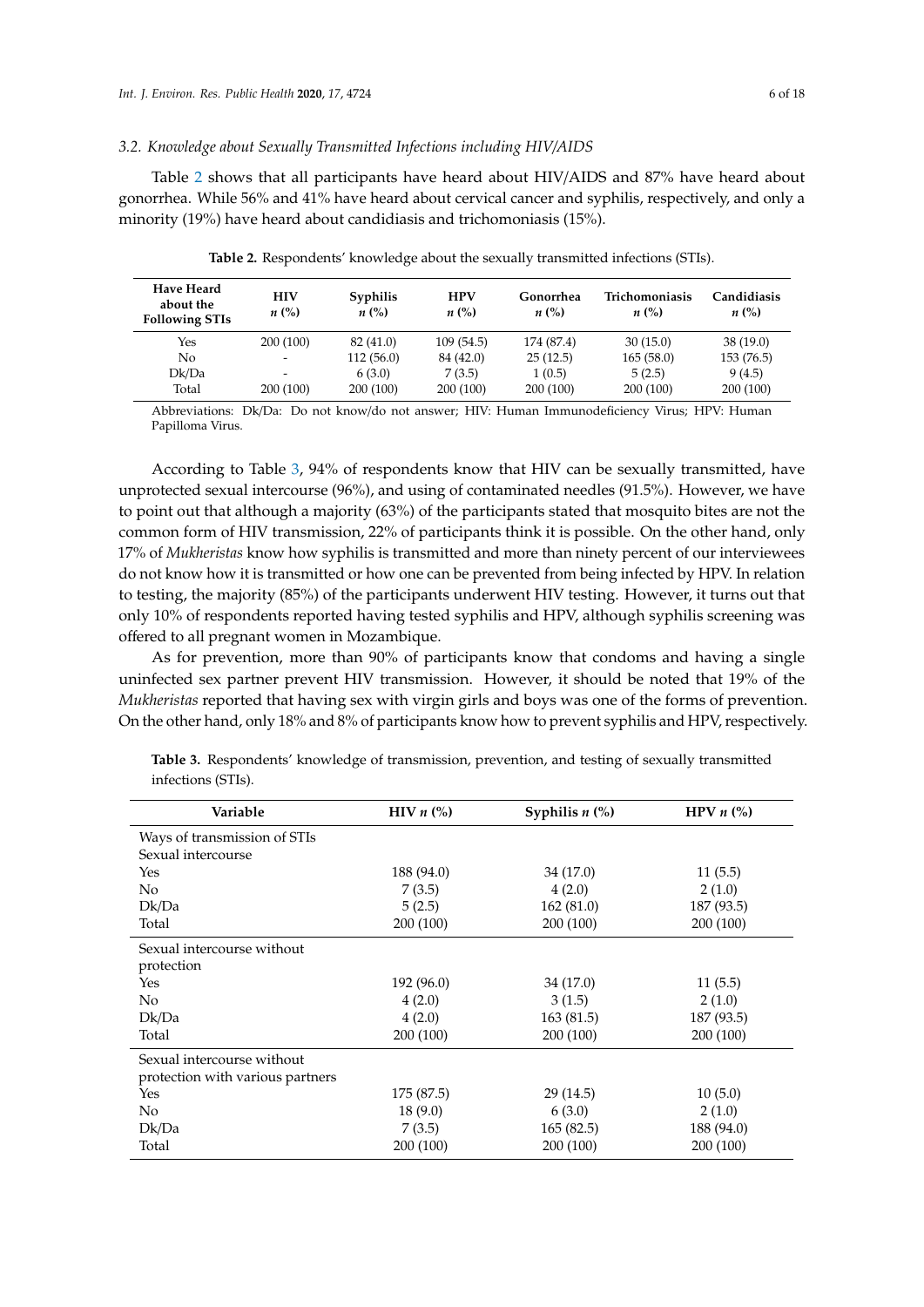| Variable                        | HIV $n$ (%) | Syphilis $n$ (%) | HPV $n$ (%) |
|---------------------------------|-------------|------------------|-------------|
| Through mosquito bite           |             |                  |             |
| Yes                             | 44 (22.0)   | 1(0.5)           | 1(0.5)      |
| No                              | 126 (63.0)  | 11(5.5)          | 11(5.5)     |
| Dk/Da                           | 30(15.0)    | 188 (94.0)       | 188 (94.0)  |
| Total                           | 200 (100)   | 200 (100)        | 200 (100)   |
| Ways of prevention of STIs      | <b>HIV</b>  | Syphilis         | <b>HPV</b>  |
| Regular condom use              |             |                  |             |
| Yes                             | 195 (97.5)  | 36(18.0)         | 17(8.5)     |
| No                              | 2(1.0)      |                  | 4(2.0)      |
| Dk/Da                           | 3(1.5)      | 164              | 179 (89.5)  |
| Total                           | 200 (100)   | 200 (100)        | 200 (100)   |
| Reduction of the number of      |             |                  |             |
| sexual partners                 |             |                  |             |
| Yes                             | 177 (88.5)  | 36(18.0)         | 16(8.0)     |
| No                              | 18 (9.0)    |                  | 5(2.5)      |
| Dk/Da                           | 5(2.5)      | 164              | 179 (89.5)  |
| Total                           | 200 (100)   | 200 (100)        | 200 (100)   |
| To have only one sexual partner |             |                  |             |
| not infected                    |             |                  |             |
| Yes                             | 181 (90.5)  | 36(18.0)         | 16(8.0)     |
| No                              | 14(7.0)     |                  | 5(2.5)      |
| Dk/Da                           | 5(2.5)      | 164              | 179 (89.5)  |
| Total                           | 200 (100)   | 200 (100)        | 200 (100)   |
| To have sexual intercourse with |             |                  |             |
| several partners                |             |                  |             |
| Yes                             | 29 (14.4)   | 5(2.5)           | 1(0.5)      |
| No                              | 166 (70.0)  | 29 (14.5)        | 13(6.5)     |
| Dk/Da                           | 5(2.5)      | 166 (83.0)       | 186 (93.9)  |
| Total                           | 200(100)    | 200 (100)        | 200 (100)   |
| To have sexual intercourse with |             |                  |             |
| virgin girls and boys           |             |                  |             |
| Yes                             | 39 (19.5)   | 5(2.5)           | 1(0.5)      |
| No                              | 140 (70.0)  | 29 (14.5)        | 13(6.5)     |
| Dk/Da                           | 21(10.5)    | 166 (83.0)       | 186 (93.9)  |
| Total                           | 200 (100)   | 200 (100)        | 200 (100)   |
| Testing for the following STIs  |             |                  |             |
| Yes                             | 85.0        | 10.0             | (10.0)      |
| No                              | 15.0        | 78.5             | (78.5)      |
| Dk/Da                           |             | 11.5             | (11.5)      |
| Total                           | 200 (100)   | 200 (100)        | 200 (100)   |

**Table 3.** *Cont*.

Abbreviations: Dk/Da: Do not know/do not answer; HIV: Human Immunodeficiency Virus; HPV: Human Papilloma Virus.

### *3.3. Perception of Risk to STIs*

Regarding the level of self-perception about the possibility of contracting HIV within the *Mukheristas*, 66.5% of the interviewees consider that there is a lot of possibility, 27.5%, little possibility, and 6% did not answer. Considering also the possibility of contracting syphilis and HPV among the *Mukheristas*, 82.5% and 86.3% respectively did not know how to answer the question, as illustrated by Table [4.](#page-7-0)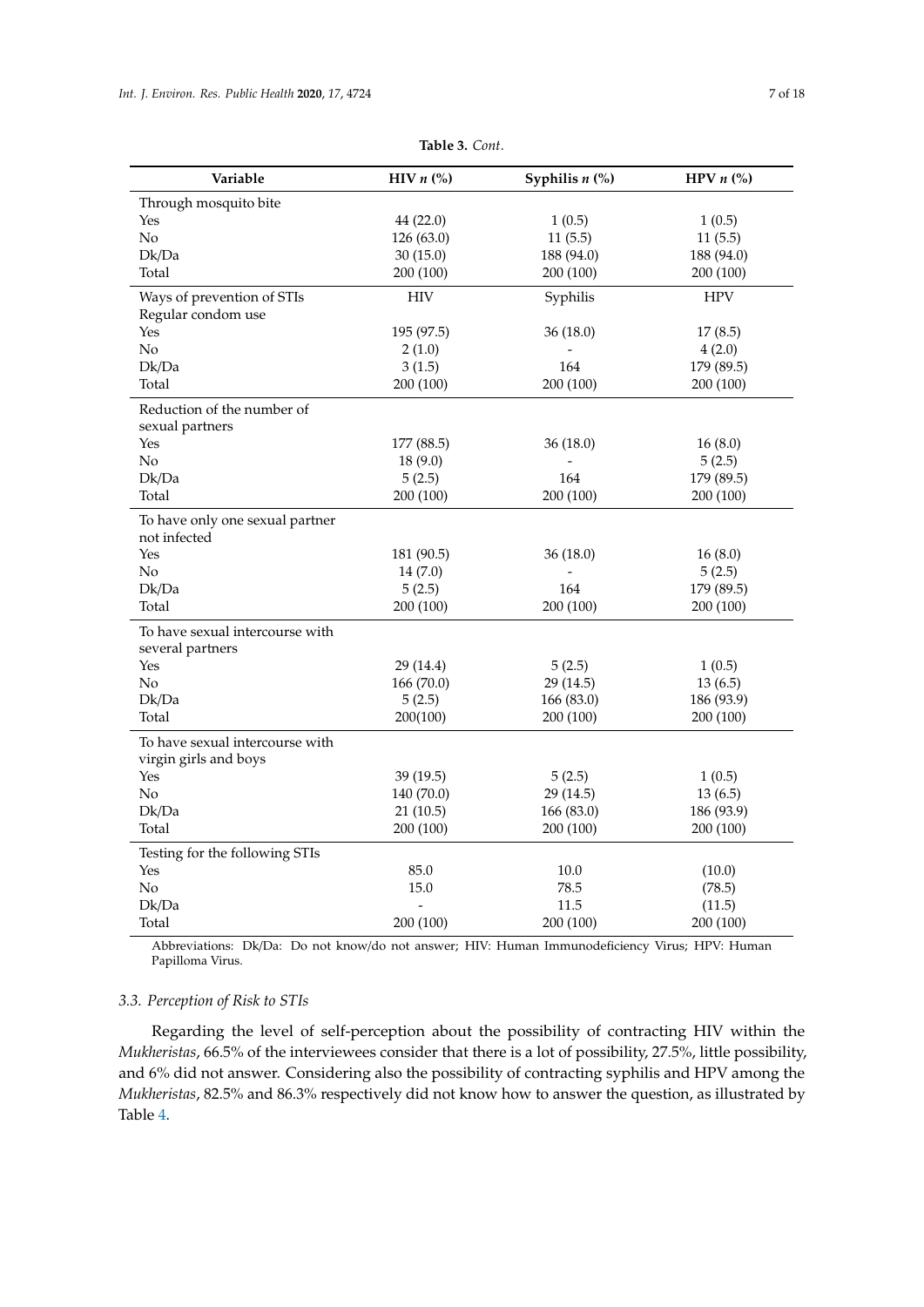| <b>Possibility</b> | HIV $n$ (%) | Syphilis $n$ $\left(\% \right)$ | HPV $n$ (%) |
|--------------------|-------------|---------------------------------|-------------|
| High possibility   | 133 (66.5)  | 8 (4.0)                         | 10(8.1)     |
| Low possibility    | 55(27.5)    | 27(13.5)                        | 7(5.6)      |
| Dk/Da              | 12(6.0)     | 165(82.5)                       | 183 (86.3)  |
| Total              | 200 (100)   | 200(100)                        | 200 (100)   |

<span id="page-7-0"></span>**Table 4.** Respondents' perception about the possibility of contracting sexually transmitted infections (STIs).

Abbreviations: Dk/Da: Do not know/do not answer; HIV: Human Immunodeficiency Virus; HPV: Human Papilloma Virus.

### *3.4. Sexual Risk Behaviors, Reported Signs, and Symptoms of STIs*

Regarding the number of sexual partners per woman in the 30 days prior to the survey, Table [5](#page-7-1) shows that 78% of our respondents had one sexual partner, 11% had two partners or more. Fifteen percent (15%) had occasional sex, of these, only 53.3% used the condom.

Analyzing the question "if they ever had sex in exchange for money, goods or services?", 7.5% said yes. Of these, 99.5% was in exchange for services (facilitation of goods crossing at the border level, cargo loading, and long truck drivers). Moreover, in the 30 days prior to the survey, 19% of the participants reported pain in the lower abdomen, 17% vaginal discharge, 9% genital pruritus (itching), and 3% ulcer/wound/genital tumor.

<span id="page-7-1"></span>**Table 5.** Respondents' sexual risk behaviors and, reported signs and symptoms of sexually transmitted infections (STIs).

| Variable                                                          | $\boldsymbol{n}$ | $\%$ |
|-------------------------------------------------------------------|------------------|------|
| How many sexual partners have you had in the last 12 months?      |                  |      |
| 0                                                                 | 2                | 1.0  |
| 1                                                                 | 156              | 78.0 |
| >2                                                                | 22               | 11.0 |
| Dk/Da                                                             | 20               | 10.0 |
| Total                                                             | 200              | 100  |
| Did you have occasional sexual intercourse in the past 12 months? |                  |      |
| Yes                                                               | 30               | 15.0 |
| No                                                                | 168              | 84.0 |
| Dk/Da                                                             | $\overline{2}$   | 1.0  |
| Total                                                             | 200              | 100  |
| Did you always use a condom?                                      |                  |      |
| Yes                                                               | 16               | 53.3 |
| No                                                                | 9                | 30.0 |
| Dk/Da                                                             | 5                | 16.7 |
| Total                                                             | 30               | 100  |
| Have you ever had sex in exchange for money/goods/services?       |                  |      |
| Yes                                                               | 15               | 7.5  |
| No                                                                | 184              | 92.0 |
| Dk/Da                                                             | $\mathbf{1}$     | 0.5  |
| Total                                                             | 200              | 100  |
| Sex in exchange for services                                      |                  |      |
| Yes                                                               | 14               | 99.5 |
| No                                                                | $\mathbf{1}$     | 0.5  |
| Dk/Da                                                             |                  |      |
| Total                                                             | 15               | 100  |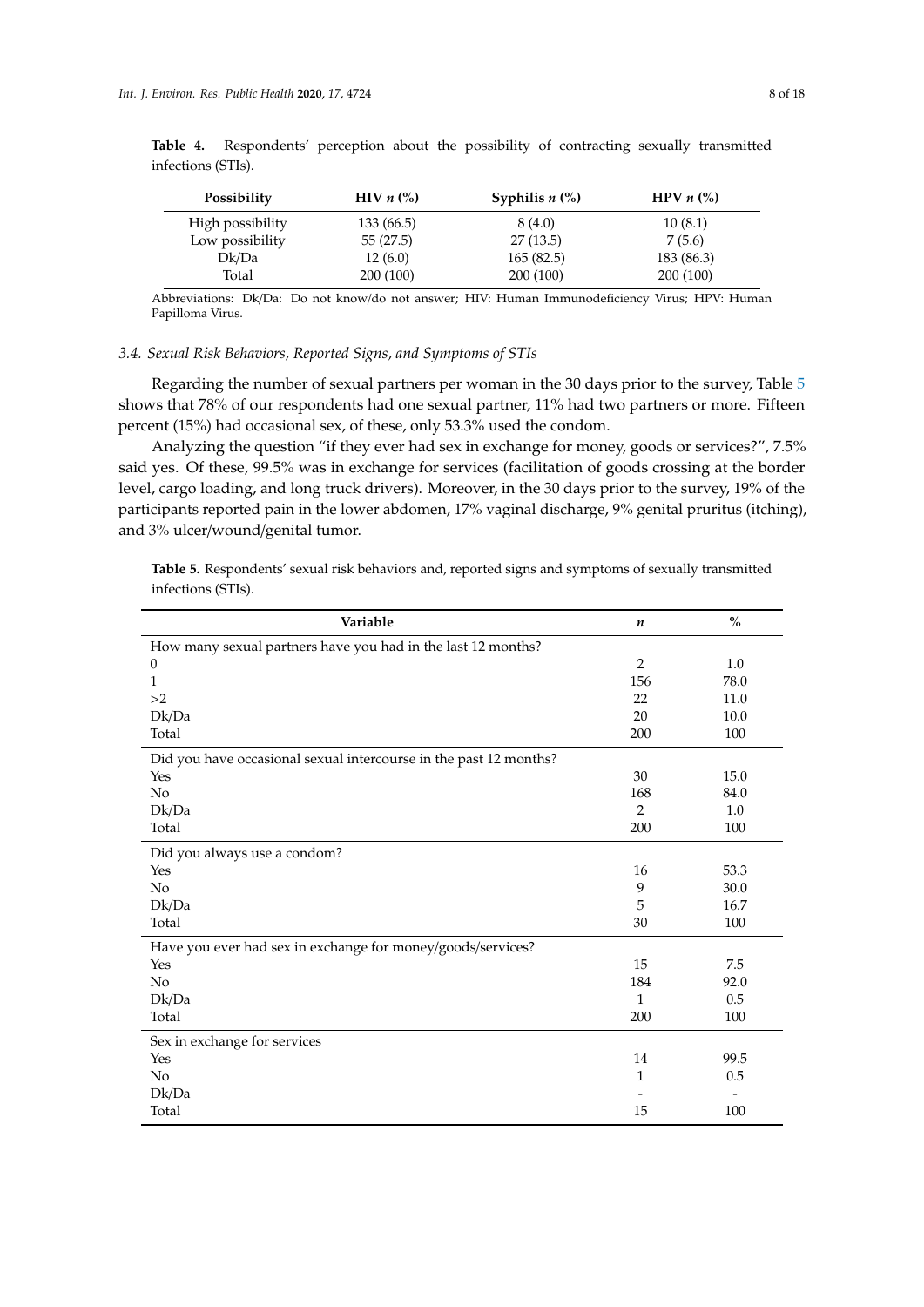| Variable                            | $\boldsymbol{n}$ | $\%$ |
|-------------------------------------|------------------|------|
| Reported signs and symptoms of STIs |                  |      |
| Vaginal discharge                   |                  |      |
| Yes                                 | 34               | 17.0 |
| N <sub>o</sub>                      | 165              | 82.5 |
| Dk/Da                               | 1                | 0.5  |
| Total                               | 200              | 100  |
| Pain in the lower abdomen           |                  |      |
| Yes                                 | 38               | 19.0 |
| N <sub>o</sub>                      | 161              | 80.5 |
| Dk/Da                               | 1                | 0.5  |
| Total                               | 200              | 100  |
| Genital itching (itching)           |                  |      |
| Yes                                 | 18               | 9.0  |
| No                                  | 179              | 89.0 |
| Dk/Da                               | 3                | 1.5  |
| Total                               | 200              | 100  |
| Ulcer/wound/genital tumor           |                  |      |
| Yes                                 | 6                | 3.0  |
| No                                  | 192              | 96.0 |
| Dk/Da                               | $\overline{2}$   | 1.0  |
| Total                               | 200              | 100  |

| Table 5. Cont. |  |
|----------------|--|
|----------------|--|

Abbreviations: Dk/Da: Do not know/do not answer.

The bivariate relationships between level of education, marital status, income from *Mukhero*, and knowledge, risk perception, lifetime STI's testing, risky sexual behaviors about STIs/HIV, using Pearson chi-square independent tests, are shown in Table [6.](#page-9-0) We only presented the results that are statically significant.

## *3.5. Knowledge, Risk Perception, Lifetime STI's Testing, Risky Sexual Behaviors about STIs*/*HIV, and Level of Education*

Participants with a high level of education were significantly more likely to have heard about Gonorrhea (96% vs. 84.6%, *p* < 0.001), Syphilis (66% vs. 34%, *p* < 0.001), Candidiasis (34.7% vs. 14.79%,  $p < 0.001$ ), and know that having sexual intercourse with unprotected multiple partners spreads Syphilis (91.7% vs. 78.3%, *p* = 0.006). Contrarily, low literate participants were more likely to have had misconceptions such as a mosquito's bite spreads HIV (31.75% vs. 8.9%, *p* < 0.001), having sex with virgin young boys and girls prevents against HIV (25% vs. 2.2%, *p* = 0.038; 28.6% vs. 2.2%, *p* = 0.007), respectively. Moreover, literate participants were more likely to self-perceive about being at risk of getting HIV (86% vs. 61.2%, *p* = 0.015), Syphilis (24% vs. 10%, *p* < 0.001), and HPV (17.1% vs. 1.1%,  $p = 0.010$ ) than those with a low level of education. Additionally, participants with a high level of education were significantly more likely to lifetime test for HIV (94% vs. 82.6%, *p* = 0.006), and Syphilis (22.7% vs. 7.5%,  $p = 0.003$ ), as compared to participants with a low level of education. Ever had sex in exchange for money/goods/services (11.1% vs.  $0\%$ ,  $p = 0.010$ ) by *Mukheristas*, were significantly associated with a low education level.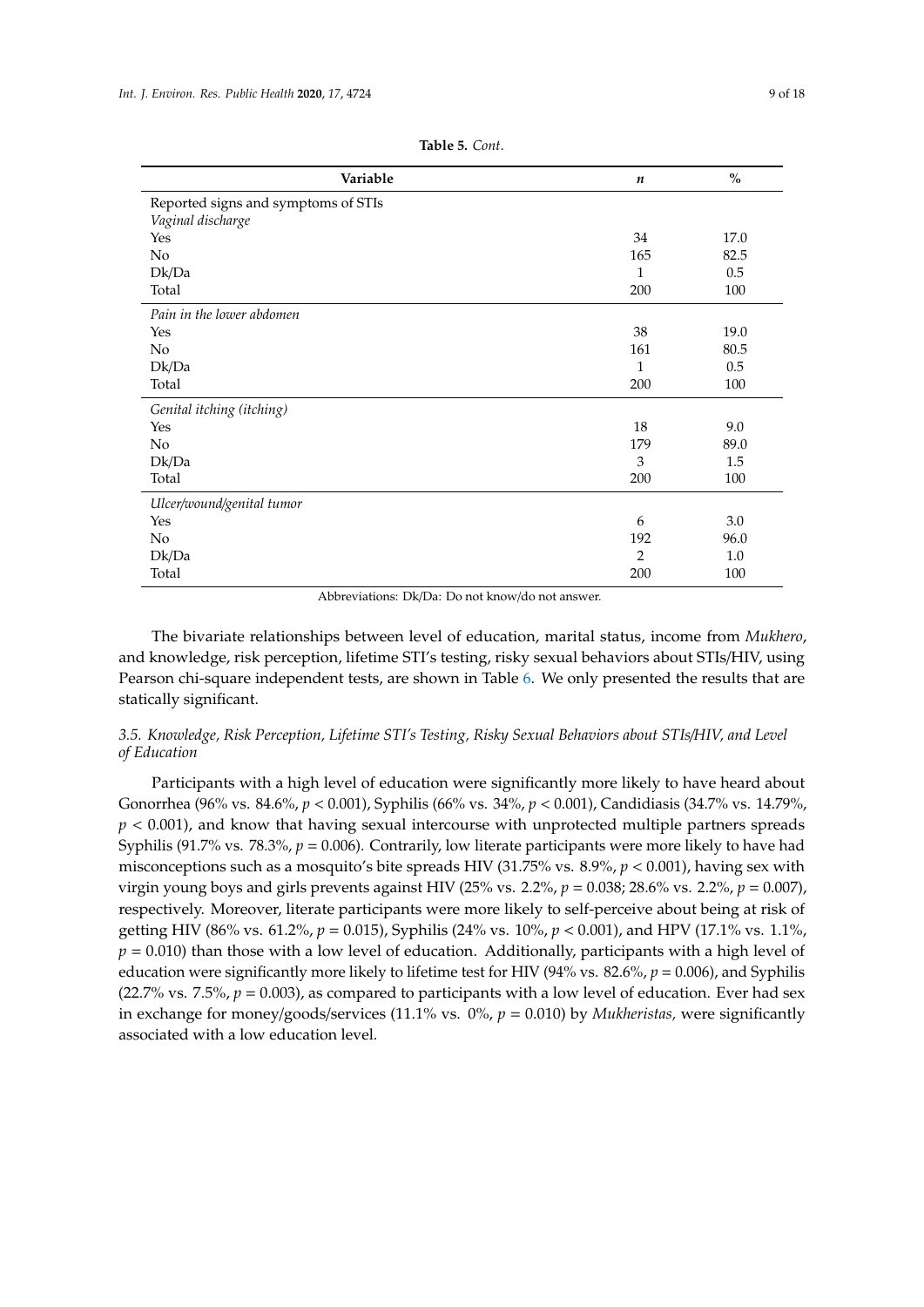<span id="page-9-0"></span>

| Variable                    |                      | <b>Education Level</b><br>$n\left(\%\right)$ |                      | $n$ (%)          | <b>Marital Status</b> |            |                    | $n\left(\%\right)$ | Income from Mukhero |           |           |                  |
|-----------------------------|----------------------|----------------------------------------------|----------------------|------------------|-----------------------|------------|--------------------|--------------------|---------------------|-----------|-----------|------------------|
|                             |                      | High                                         | Low                  | $\boldsymbol{p}$ |                       | Married    | <b>Not Married</b> | $\boldsymbol{p}$   |                     | High      | Low       | $\boldsymbol{p}$ |
| Knowledge about STIs/HIV    |                      |                                              |                      |                  |                       |            |                    |                    |                     |           |           |                  |
| Has heard about Gonorrhea   | $n = 199$            | $n = 50$                                     | $n = 149$            |                  |                       |            |                    |                    |                     |           |           |                  |
| Yes                         | 174 (87.4)           | 48 (96.0)                                    | 126 (84.6)           | < 0.001          |                       |            |                    |                    |                     |           |           |                  |
| No                          | 25(12.6)             | 2(4.0)                                       | 23(15.4)             |                  |                       |            |                    |                    |                     |           |           |                  |
| Has heard about HPV         |                      |                                              |                      |                  |                       |            |                    |                    | $n = 193$           | $n = 28$  | $n = 165$ |                  |
| Yes                         |                      |                                              |                      |                  |                       |            |                    |                    | 109(56.5)           | 16(57.1)  | 93 (56.4) | < 0.001          |
| No                          | $\overline{a}$       |                                              | $\overline{a}$       |                  |                       |            |                    |                    | 84 (43.5)           | 12 (42.9) | 72 (43.6) |                  |
| Has heard about Syphilis    | $n = 194$            | $n = 50$                                     | $n = 144$            |                  |                       |            |                    |                    |                     |           |           |                  |
| Yes                         | 82 (42.3)            | 33 (66.0)                                    | 49 (34.0)            | < 0.001          |                       |            |                    |                    |                     |           |           |                  |
| No                          | 112 (57.7)           | 17(34.0)                                     | 95(66.0)             |                  |                       |            |                    |                    |                     |           |           |                  |
| Has heard about Candidiasis | $n = 191$            | $n = 49$                                     | $n = 142$            |                  | $n = 191$             | $n = 113$  | $n = 78$           |                    |                     |           |           |                  |
| Yes                         | 38 (19.9)            | 17 (34.7)                                    | 21 (14.79)           | < 0.001          | 38 (19.9)             | 19(16.8)   | 19(24.4)           | 0.021              |                     |           |           |                  |
| No                          | 153(80.1)            | 32(65,3)                                     | 121 (85.21)          |                  | 153(80.1)             | 94 (83.2)) | 59 (75.6)          |                    |                     |           |           |                  |
| Has heard about             |                      |                                              |                      |                  |                       |            |                    |                    |                     |           |           |                  |
| Tricomoniasis               |                      |                                              |                      |                  | $n = 195$             | $n = 117$  | $n = 78$           |                    |                     |           |           |                  |
| Yes                         |                      |                                              |                      |                  | 30(15.4)              | 13(11.1)   | 17(21.8)           | 0.028              |                     |           |           |                  |
| No                          |                      |                                              |                      |                  | 165(84.6)             | 104 (88.9) | 61 (78.2)          |                    |                     |           |           |                  |
| Sex with one uninfected     |                      |                                              |                      |                  | $n = 195$             | $n = 116$  | $n = 79$           |                    |                     |           |           |                  |
| partner prevents HIV        |                      |                                              |                      |                  |                       |            |                    |                    |                     |           |           |                  |
| Yes<br>No                   |                      |                                              |                      |                  | 181 (92.8)            | 104 (86.6) | 77 (97.5)          | 0.047              |                     |           |           |                  |
|                             |                      |                                              |                      |                  | 14(7.2)               | 12(10.4)   | 2(2.5)             |                    |                     |           |           |                  |
| Mosquito's bite spreads HIV | $n = 171$            | $n = 45$                                     | $n = 126$            |                  |                       |            |                    |                    |                     |           |           |                  |
| Yes                         | 44 (25.73)           | 4(8,9)                                       | 40(31.75)            | < 0.001          |                       |            |                    |                    |                     |           |           |                  |
| No                          | 127 (74.27)          | 41(91.0)                                     | 86 (68.25)           |                  |                       |            |                    |                    |                     |           |           |                  |
| Drink/share some cup or     |                      |                                              |                      |                  | $n = 193$             | $n = 116$  | $n = 77$           |                    |                     |           |           |                  |
| toilet spreads HIV          |                      |                                              |                      |                  |                       |            |                    |                    |                     |           |           |                  |
| Yes                         |                      |                                              |                      |                  | 46(23.8)              | 20(17.2)   | 26(33.8)           | 0.009              |                     |           |           |                  |
| No                          |                      |                                              |                      |                  | 147 (76.2)            | 96 (82.8)  | 51(66.2)           |                    |                     |           |           |                  |
| Unprotected sex with        |                      |                                              |                      |                  |                       |            |                    |                    |                     |           |           |                  |
| multiple partners spreads   | $n = 35$             | $n = 12$                                     | $n = 23$             |                  |                       |            |                    |                    |                     |           |           |                  |
| Syphilis                    |                      |                                              |                      | 0.006            |                       |            |                    |                    |                     |           |           |                  |
| Yes<br>No                   | 29 (82.9)<br>6(17.1) | 11(91.7)<br>1(8.3)                           | 18 (78.3)<br>5(21.7) |                  |                       |            |                    |                    |                     |           |           |                  |
|                             |                      |                                              |                      |                  |                       |            |                    |                    |                     |           |           |                  |

| Table 6. Bivariate analysis between knowledge, risk perception, sexual behaviors about STIs/HIV and education level, marital status, and income from Mukhero. |  |
|---------------------------------------------------------------------------------------------------------------------------------------------------------------|--|
|---------------------------------------------------------------------------------------------------------------------------------------------------------------|--|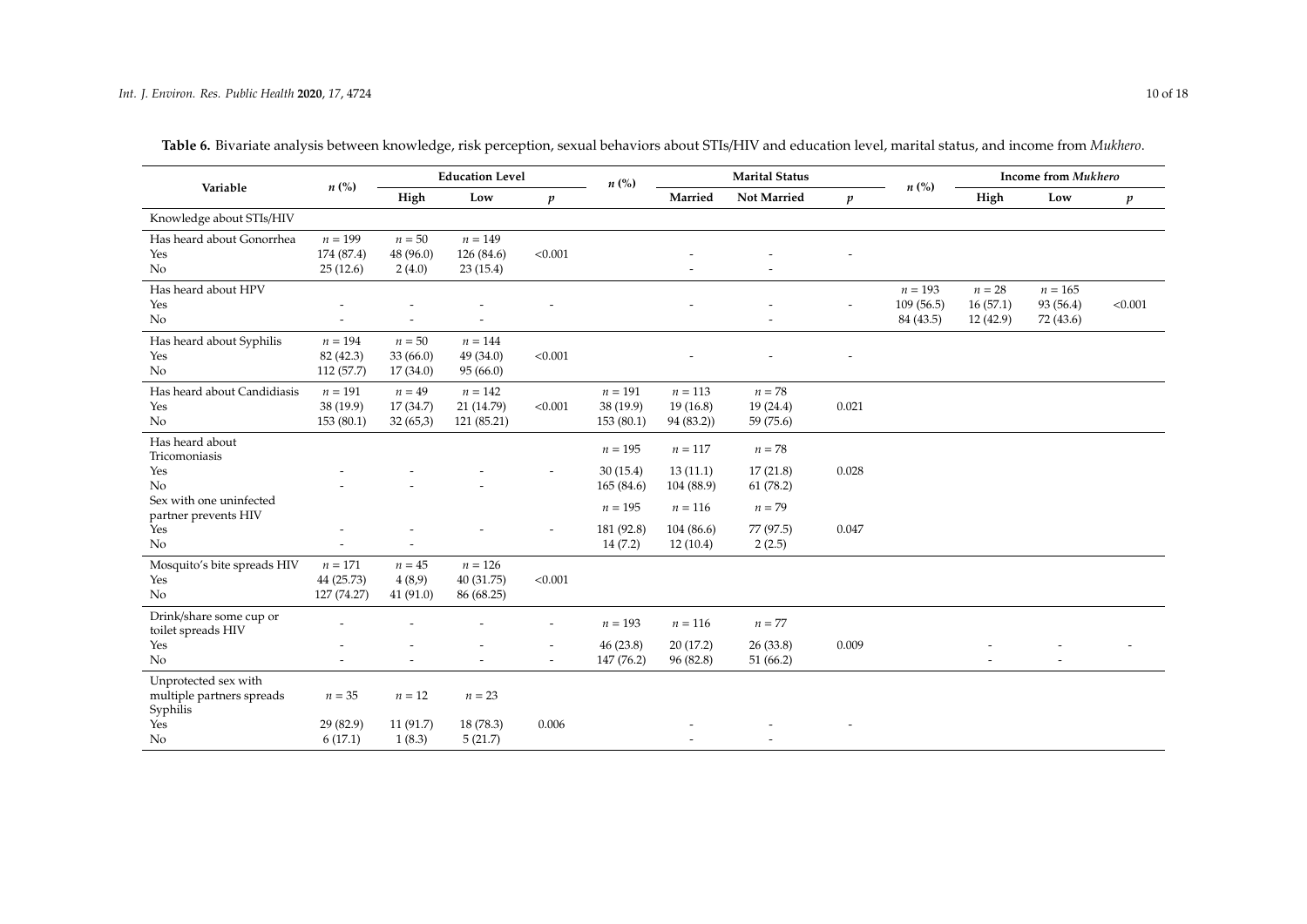|                                             |                        |           | <b>Education Level</b> |                  | $n\ (\%)$  | <b>Marital Status</b> |             |                          |            |            | Income from Mukhero |                  |
|---------------------------------------------|------------------------|-----------|------------------------|------------------|------------|-----------------------|-------------|--------------------------|------------|------------|---------------------|------------------|
| Variable                                    | $n\ (\%)$              | High      | Low                    | $\boldsymbol{p}$ |            | Married               | Not Married | $\boldsymbol{p}$         | $n\ (\%)$  | High       | Low                 | $\boldsymbol{p}$ |
| Sex with one uninfected                     |                        |           |                        |                  |            |                       |             |                          | $n = 195$  | $n = 29$   | $n = 166$           |                  |
| partner prevents Syphilis                   |                        |           |                        |                  |            |                       |             |                          |            |            |                     |                  |
| Yes                                         |                        |           |                        |                  |            |                       |             |                          | 181 (92.8) | 23 (79.3)  | 158 (95.2)          | 0.027            |
| No                                          |                        |           |                        |                  |            |                       |             |                          | 14(7.2)    | 6(20.7)    | 8(4.8)              |                  |
| Sex with virgin young boys<br>prevents HIV  | $n = 170$              | $n = 46$  | $n = 124$              |                  | $n = 170$  | $n = 98$              | $n = 72$    | 0.038                    |            |            |                     |                  |
| Yes                                         | 32(18.8)               | 1(2.2)    | 31(25.0)               | 0.006            | 32(18.8)   | 26(26.5)              | 6(8.3)      |                          |            |            |                     |                  |
| No                                          | 138 (81.2)             | 45 (97.8) | 93 (75.0)              |                  | 138 (81.2) | 72 (73.5)             | 66 (91.7)   |                          |            |            |                     |                  |
|                                             |                        |           |                        |                  |            |                       |             |                          |            |            |                     |                  |
| Sex with virgin young girl<br>prevents HIV  | $n = 170$              | $n = 46$  | $n = 124$              | 0.007            |            |                       |             |                          |            |            |                     |                  |
|                                             | $n = 179$              | $n = 46$  | $n = 133$              |                  |            |                       |             |                          |            |            |                     |                  |
| Yes                                         | 39(21.8)               | 1(2.2)    | 38(28,6)               | 0.007            |            |                       |             |                          |            |            |                     |                  |
| No                                          | 140 (78.2)             | 45 (97.8) | 95 (71.4)              |                  |            |                       |             |                          |            |            |                     |                  |
| Perception of getting STIs/HIV              |                        |           |                        |                  |            |                       |             |                          |            |            |                     |                  |
| Perception of getting                       | $n = 197$              | $n = 50$  | $n = 147$              |                  |            |                       |             |                          |            |            |                     |                  |
| HIV/AIDS by Mukheristas                     |                        | 43 (86.0) |                        |                  |            |                       |             |                          |            |            |                     |                  |
| High risk<br>Low risk                       | 133 (67.5)<br>55(27.9) | 4(8.0)    | 90(61.2)<br>51 (34.7)  | 0.015            |            |                       |             |                          |            |            |                     |                  |
| Dk/Da                                       | 9(4.6)                 | 3(6.0)    | 6(4.1)                 |                  |            |                       |             |                          |            |            |                     |                  |
|                                             |                        |           |                        |                  |            |                       |             |                          |            |            |                     |                  |
| Perception of getting HPV<br>by sex workers |                        |           |                        |                  |            |                       |             |                          | $n = 186$  | $n = 26$   | $n = 160$           |                  |
| High risk                                   |                        |           |                        |                  |            |                       |             |                          | 176 (94.6) | 26(100.0)  | 150 (93.8)          | 0.036            |
| Low risk                                    |                        |           |                        |                  |            |                       |             | $\overline{\phantom{a}}$ | 10(5.4)    | 0(0.0)     | 10(6.2)             |                  |
| Perception of getting                       |                        |           |                        |                  |            |                       |             |                          |            |            |                     |                  |
| Syphilis by Mukheristas                     | $n = 200$              | $n = 50$  | $n = 150$              |                  |            |                       |             |                          | $n = 200$  | $n = 29$   | $n = 171$           |                  |
| High risk                                   | 27(13.5)               | 12(24.0)  | 15(10.0)               | < 0.001          |            |                       |             |                          | 27(13.5)   | 9(31.1)    | 18(10.5)            | 0.022            |
| Low risk                                    | 8(4.0)                 | 1(2.0)    | 7(4.7)                 |                  |            |                       |             |                          | 8(4.0)     | 1(3.4)     | 7(4.1)              |                  |
| Dk/Da                                       | 165(82.5)              | 37 (74.0) | 128(85.3)              |                  |            |                       |             |                          | 165(82.5)  | 19(65.5)   | 146 (85.4)          |                  |
|                                             |                        |           |                        |                  |            |                       |             |                          |            |            |                     |                  |
| Perception of getting HPV<br>by Mukheristas | $n = 124$              | $n = 35$  | $n = 89$               |                  |            |                       |             |                          | $n=27$     | $n = 158$  | $n = 185$           |                  |
| High risk                                   | 7(5.6)                 | 6(17.1)   | 1(1.1)                 |                  |            |                       |             |                          | 20(74.1)   | 121 (76.6) | 141 (76.2)          | 0.041            |
| Low risk                                    | 10(8.1)                | 1(2.9)    | 9(10.1)                | 0.01             |            |                       |             |                          | 7(25.9)    | 37(23.4)   | 44 (23.8)           |                  |
| Dk/Da                                       | 107(86.3)              | 28(80.0)  | 79 (88.8)              |                  |            |                       |             |                          |            |            |                     |                  |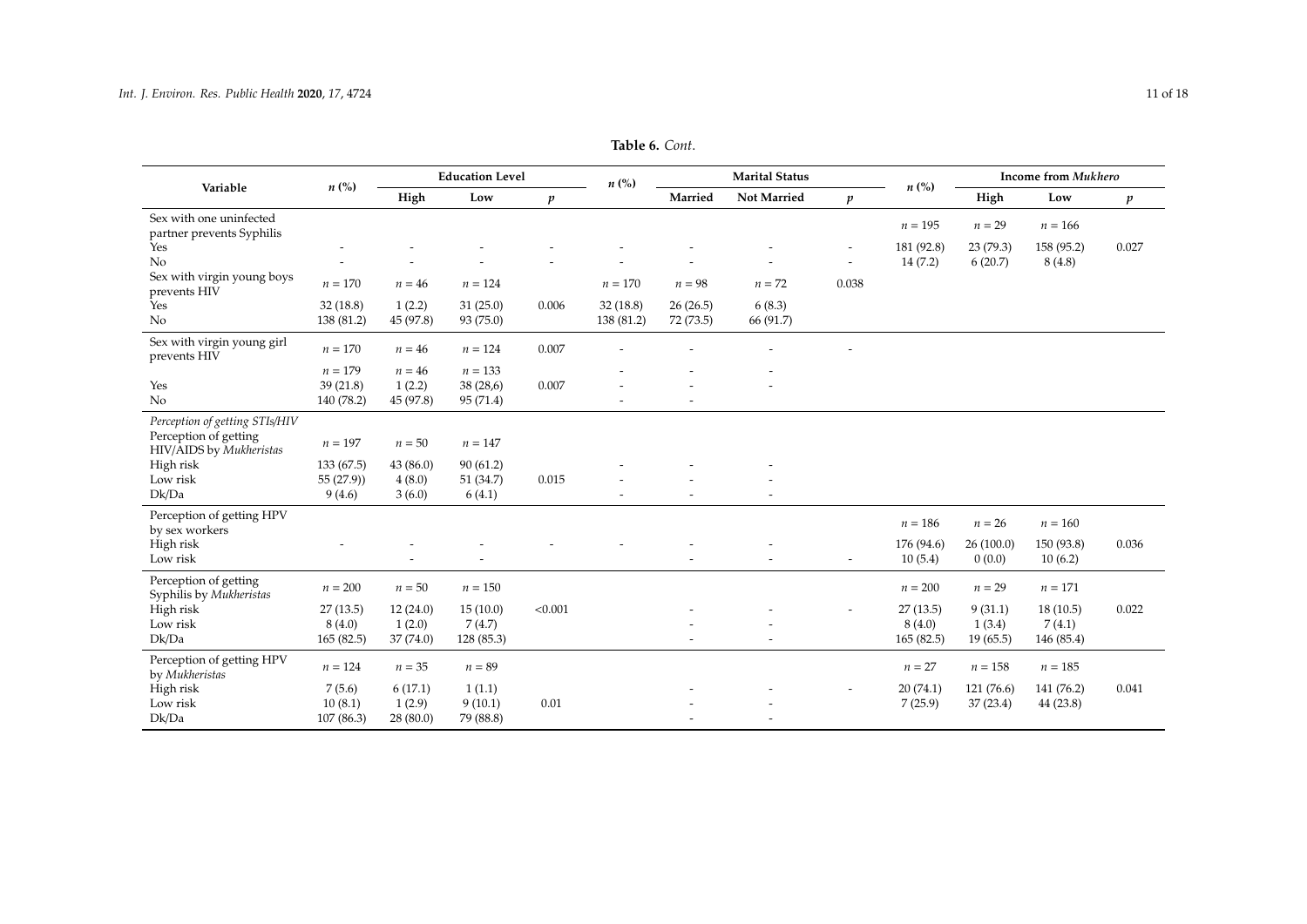| Variable                                             | $n\left(\%\right)$ | <b>Education Level</b> |           |       | $n\left(\%\right)$ | <b>Marital Status</b>    |                          |                          |            | Income from Mukhero |            |                  |
|------------------------------------------------------|--------------------|------------------------|-----------|-------|--------------------|--------------------------|--------------------------|--------------------------|------------|---------------------|------------|------------------|
|                                                      |                    | High                   | Low       | p     |                    | Married                  | <b>Not Married</b>       | $\boldsymbol{p}$         | $n\ (\%)$  | High                | Low        | $\boldsymbol{p}$ |
| Testing STIs/HIV                                     |                    |                        |           |       |                    |                          |                          |                          |            |                     |            |                  |
| Ever tested for HIV                                  | $n = 199$          | $n = 50$               | $n = 149$ |       |                    |                          |                          |                          | $n = 199$  | $n = 29$            | $n = 170$  |                  |
| Yes                                                  | 170 (85.4)         | 47(94.0)               | 123(82.6) | 0.046 |                    | $\overline{\phantom{a}}$ |                          | $\overline{\phantom{0}}$ | 170 (85.4) | 27(93.1)            | 143 (84.1) | 0.011            |
| No                                                   | 29(14.6)           | 3(6.0)                 | 26(17.4)  |       |                    | $\overline{\phantom{a}}$ | $\overline{\phantom{a}}$ |                          | 29(14.5)   | 2(6.9)              | 27(15.9)   |                  |
| Ever tested for Syphilis                             | $n = 177$          | $n = 44$               | $n = 133$ |       |                    |                          |                          |                          |            |                     |            |                  |
| Yes                                                  | 20(11.3)           | 10(22.7)               | 10(7.5)   | 0.003 |                    | $\overline{\phantom{a}}$ | $\overline{\phantom{a}}$ | $\overline{\phantom{a}}$ |            |                     |            |                  |
| No                                                   | 157 (88.7)         | 34 (77.3)              | 123(92.5) |       |                    | $\overline{\phantom{a}}$ | -                        |                          |            |                     |            |                  |
| Risk sexual behaviors                                |                    |                        |           |       |                    |                          |                          |                          |            |                     |            |                  |
| Ever had sex in exchange for<br>money/goods/services | $n=15$             | $n = 6$                | $n = 9$   |       |                    |                          |                          |                          | $n = 199$  | $n = 28$            | $n = 171$  |                  |
| Yes                                                  | 1(6.7)             | 0(0.0)                 | 1(11.1)   | 0.01  |                    | $\overline{\phantom{a}}$ |                          | $\overline{\phantom{a}}$ | 15(7.5)    | 0(0.0)              | 15(8.8)    | 0.042            |
| No                                                   | 14 (93.3)          | 6(100.0)               | 8 (88.9)  |       |                    | $\overline{\phantom{a}}$ | $\overline{\phantom{0}}$ |                          | 184 (92.5) | 28(100,0)           | 156(91.2)  |                  |

HIV: Human Immunodeficiency Virus; HPV: Human Papilloma Virus; STIs: Sexually transmitted infections.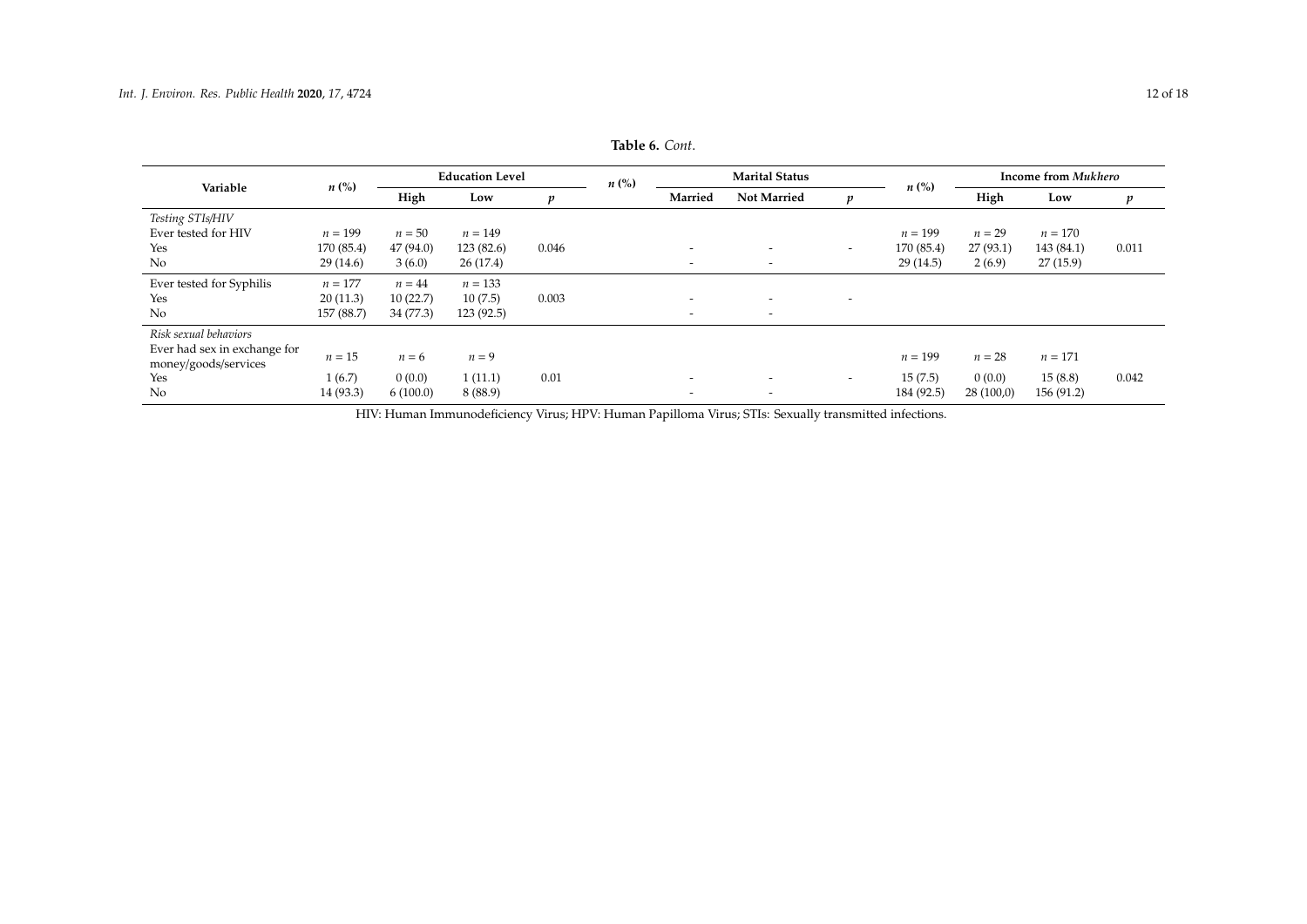#### *3.6. Knowledge about STIs*/*HIV and Marital Status*

Participants that were not currently married were more likely to hear about Trichomoniasis (21.8% vs. 11.1%,  $p = 0.028$ ) and Candidiasis (24.4% vs. 11.1%,  $p = 0.021$ ), and were more likely to know how to prevent HIV (97.5% vs. 86.6%, *p* = 0.047). Meantime, participants that were currently married showed misconceptions such as having sexual intercourse with virgin young boys prevents HIV (26.5% vs.  $8.3\%$ ,  $p = 0.038$ ).

# *3.7. Knowledge, Risk Perception, Lifetime STI's Testing, Sexual Behaviors about STIs*/*HIV, and Income from Mukhero*

Finally, women *Mukheristas* with a high income from *Mukhero* were also more likely to have heard about HPV (57.1% vs. 56.4%,  $p < 0.001$ ), to self-perceive to be at high risk of getting HPV (76.6% vs. 76.2%, *p* = 0.041) and Syphilis ((31.1% vs. 10.5%, *p* = 0.022), to point sex workers to be at high risk of getting HPV (100% vs. 93.8%, *p* = 0.036), and to ever test for HIV (93.1% vs. 84.1%, *p* = 0.011) than those with low income from *Mukhero*. Contrarily, participants who had a low income were more likely to know that having sex with one uninfected partner prevents Syphilis (95.2% vs. 79.3%,  $p = 0.027$ ) and to have sex in exchange for money/goods/services  $(8.8\% \text{ vs. } 0\%, p = 0.042)$ .

#### **4. Discussion**

The mobility of women informal cross border traders in Mozambique is locally well-known but not yet documented in the literature from a socio-epidemiological point of view. While the behavior, STIs/HIV risk factors of mobile men (trucks drivers, miners) as well the sexual workers, knowledge, sexual behaviors, perceptions of risk and vulnerability, reported signs and symptoms, and reported testing in relation to STIs/HIV, in Mozambican women involved in an informal cross border trade in Southern Mozambique, remain largely unknown.

Our study on high mobility and circular migration showed that these women made an average of six trips per month which is consistent with those seen among highly mobile populations in other researches. Surprisingly, we did not observe any significant relationship between numbers of trips with knowledge, sexual behaviors, perceptions of risk and vulnerability, reported signs and symptoms, and reported testing in relation to STIs/HIV. However, frequency of travel may repeatedly expose these women to the risk of contracting sexually transmitted infections including HIV, gender-based violence, and sexual harassment [\[3](#page-15-2)[,5](#page-15-3)[,6](#page-15-14)[,8\]](#page-15-5).

Contrary to what has been stereotyped in relation to these women with high mobility and circular migration, according to our findings the majority of them are married or in common law marriage, and almost had universal complete secondary school, although they referred to the lack of schooling, as motivation for the practice of *Mukhero.* Similar profiles were founded in the studies in Lesotho, Nigeria, and Portugal [\[9](#page-15-6)[,30](#page-16-12)[,31\]](#page-16-13), where women who travelled frequently and made five or more trips were more likely to be married and have a higher level of education, compared to non-migrant. In our context, on the one hand, it may have been due to the massification of literacy campaigns among women made after the country's independence, in 1975. On the other hand, it might be explained by the nature of their activity. These characteristics could result in high levels of knowledge that would assist them in the adoption of safe sexual behavior and a greater perception of risk and vulnerability to sexually transmitted infections during the process of high mobility.

Our results revealed that HIV was the most commonly heard infection among STIs, followed by Gonorrhea and HPV. However, knowledge about the ways of transmission and prevention of HIV was inconsistent. Women with a low level of education presented more misconceptions and myths towards HIV transmission and prevention than those with a high education level. Misconceptions such as the mosquito's bite spreads HIV, having sex with virgin young boys and girls prevent HIV were higher among low literate participants. Similar evidence has been found in other studies [\[32–](#page-16-14)[34\]](#page-16-15).

Despite considerable numbers (54.5%) of participants had already heard about the HPV, the majority of participants were unaware of the forms of transmission and prevention, the causative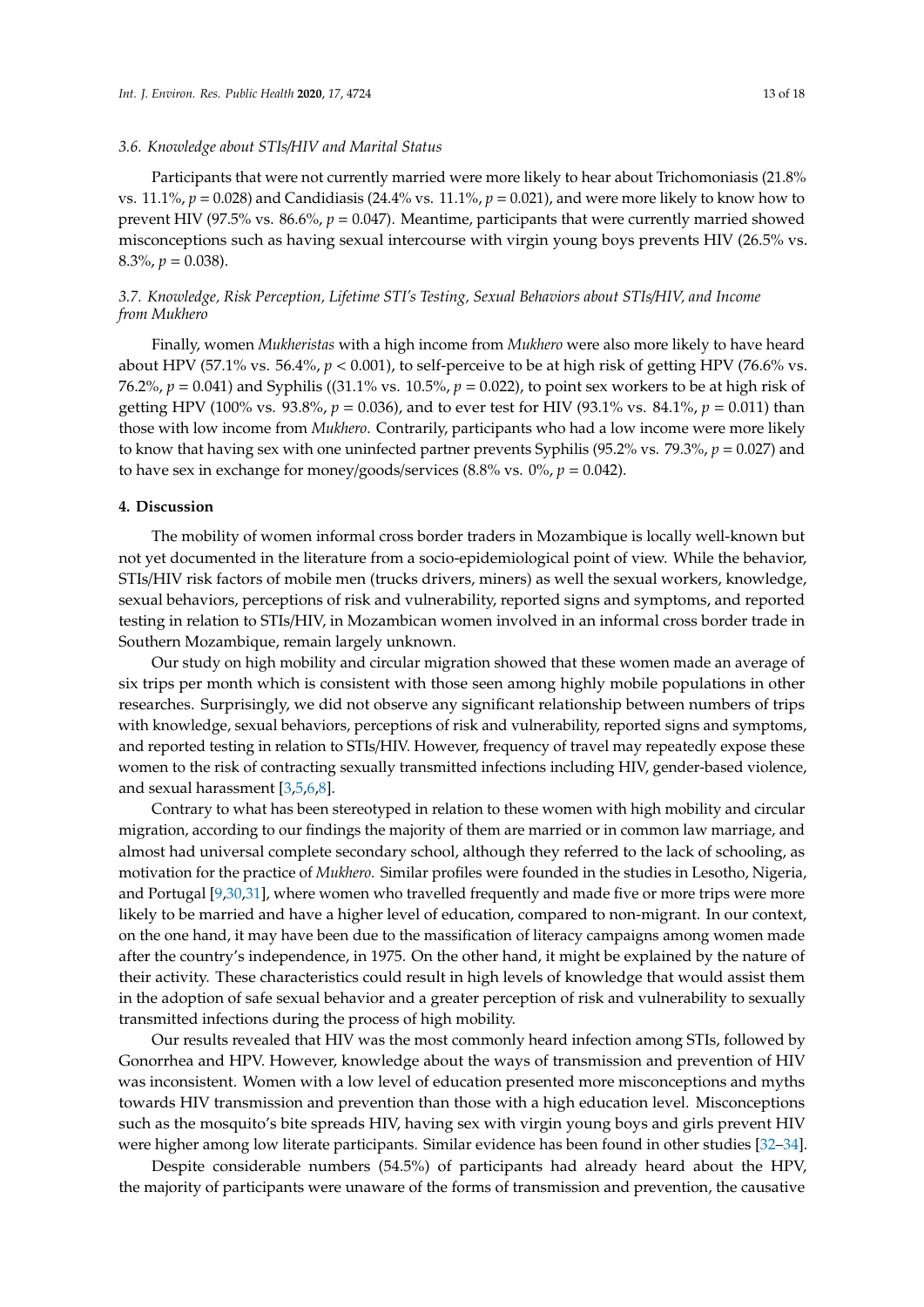agent of the disease, and they did not perform screening. In line with our findings, a recent study [\[35\]](#page-16-16) held in Mozambique, where knowledge about cervical cancer (CC) and vaccine acceptability in young adolescents aged 10–19 years has been evaluated, found that most of the participants had already heard about CC, only one third knew the causative agent.

HIV-HPV co-infection in sub-Saharan Africa, where STIs/HIV prevalence is high, may exacerbate the dynamics of control of the HIV epidemic in the subcontinent, especially in the SADC region [\[17](#page-15-13)[,21](#page-16-3)[,23\]](#page-16-5). This situation may delay the ambitious UNAIDS "90-90-90" targets that aim to end the HIV/AIDS epidemic by 2030, that is, 90% of all HIV-positive persons will know their HIV status, 90% of those with a diagnosis of HIV infection will receive sustained ART, and 90% of persons receiving ART will have viral suppression [\[36\]](#page-16-17).

Although syphilis testing is a routine in the consultations of pregnant women seeking public pre-natal care in Mozambique, less than half of our study participants have heard about it, and only a minority reported having screened the agent that causes syphilis. This contrast may indicate that women attending these services have probably not been adequately explained about these procedures, emphasizing the importance of good communication in the care of these women. Study [\[37\]](#page-16-18) in another context, but with Africans migrants, showed that communication difficulties between health professionals and migrant patients due to language differences and cultural practices of migrant women, were evident in stereotyped attitudes, discriminatory aspects, and lack of preparation of some health professionals.

The self-perceived risk to acquiring HIV is relatively high in participants with a high educational level. A previous published study in the Asian context [\[32\]](#page-16-14), showed that respondents who had high knowledge on STIs/HIV might have felt more at risk because they knew that they might get infected, and they might apply their knowledge to reduce transmission, increase prevention, and behavior exchange.

On the other hand, the majority of the *Mukheristas* participating in this study demonstrated a low level of self-perception in relation to other STIs. When we addressed "who could be in danger of contracting syphilis, gonorrhea, infection by HPV and trichomoniasis" among the following groups: Female sex workers, long truck-drivers, people who travel a lot, as is the case of *Mukheristas*, more than 80% of the participants in the study did not answer this question. Surprisingly, self-perception toward HPV and syphilis was low in women *Mukheristas* with a high income from *Mukhero*. They are not perceived to be at risk and vulnerability of contracting STIs/HIV, especially HPV, when they point greater risk and vulnerability to other mobility women, for example, sex workers. They also see the HIV and HPV infection as distant, confirming the idea of "other's illness" "impossible or unlikely to happen to them". They deny the risk, believing that HIV/AIDS and HPV threaten others and they exclude themselves from danger. A low level of vulnerability perception was observed in other contexts [\[31](#page-16-13)[,35\]](#page-16-16). Women who self-identified themselves as high risk and vulnerability of contracting STIs/HIV were more likely to use condoms than those who were perceived as at low risk for contracting STIs/HIV [\[38\]](#page-17-0).

Our study identified some sexual risk behaviors among women informal cross border traders, including multiple sexual partners and not using a condom. All participants with a low level of education, and low income were more likely to have had sex with multiple partners than other counterparts, most in exchange for money, goods, or services (facilitation of border crossings, cargo loading), without using a condom. These findings are consistent with another study carried out in another African country [\[11\]](#page-15-7), and one study carried out in Mozambique [\[26\]](#page-16-8).

Several reasons, which were not explored in this study, for poor adherence and inconsistent condom use have been mentioned in the literature: Enjoying sexual pleasure; familiarization of partner trust/having the habit with the client; coercive sex and rape; willingness to have children and religious beliefs; fear that the condom will break during sexual intercourse; and fear of itching and burns [\[39–](#page-17-1)[42\]](#page-17-2). The national results of INSIDA (2009) [\[24\]](#page-16-6) showed a low prevalence of condom use in Mozambique. Only 8% of women and 16% of men aged 15–49 who had sex in the last 12 months prior to the survey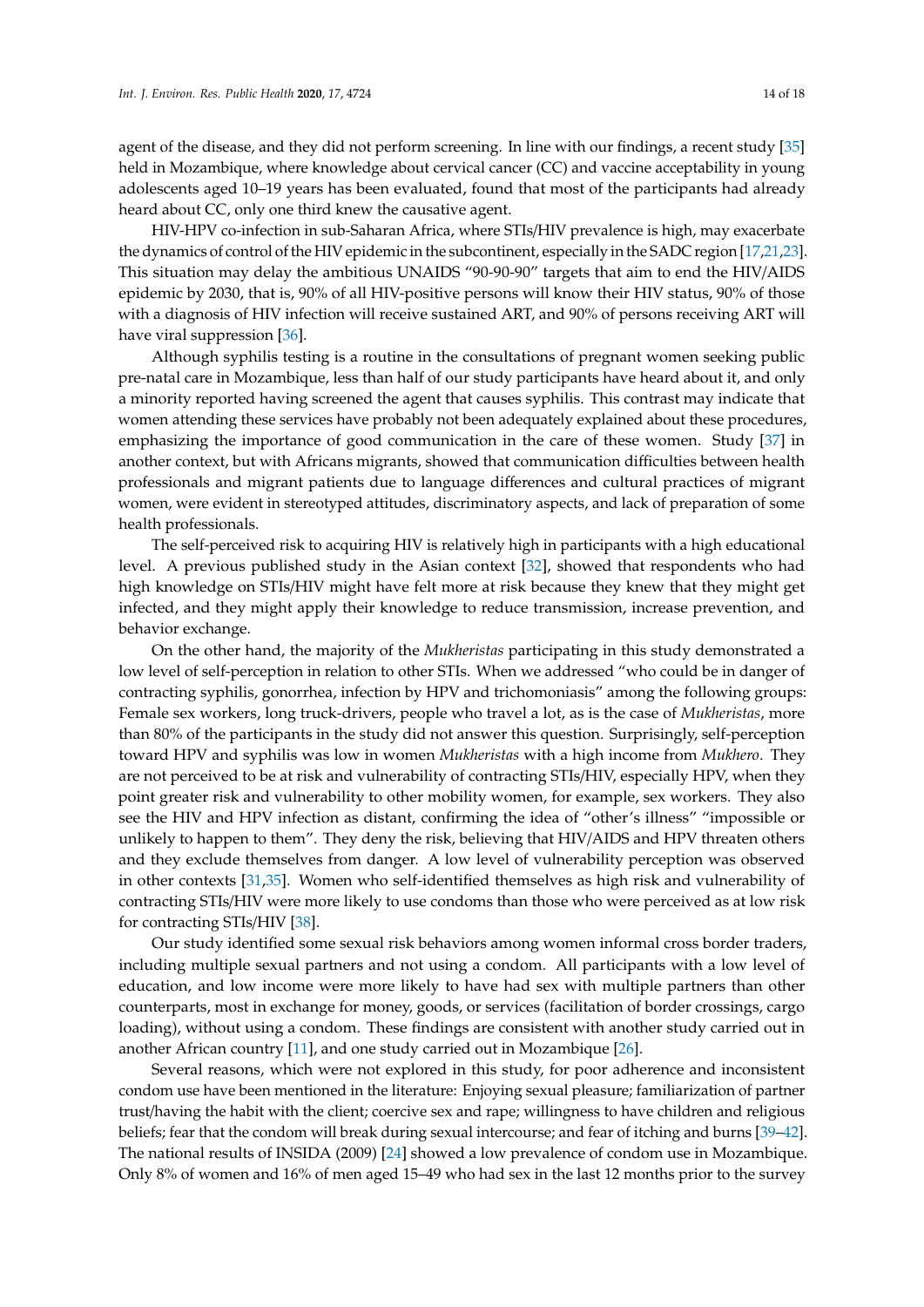used condoms in the last sexual intercourse. Moreover, the recent national results of IMASIDA (2015) show that only 3% of women aged 15–49 years had two or more sexual partners in the last 12 months and 72% did not use condoms [\[25\]](#page-16-7). The lack of decision-making power that is noted in these women in relation to condom use, manifested by the transfer of responsibilities to partners, in a context of multiple and concomitant sexual partners and experiences of violence and sexual harassment during the high mobility process, has been the great challenge that these women face [\[43\]](#page-17-3). Therefore, condom use in the context of high mobility, where risk behaviors and vulnerabilities are increased, is a fundamental factor in the simultaneous prevention of STIs and unwanted pregnancies.

Few participants reported signs and symptoms of STIs 30 days before the study. On the one hand, it may be that participants are not able to recognize those symptoms. On the other hand, many STIs happen without signs and symptoms that force them to stop their business. In addition, addressing sexuality and sexually transmitted diseases in the African context, particularly Mozambican, is extremely complex, namely due to the myths and cultural practices related to the sexuality [\[44\]](#page-17-4). For example, our participants showed many reservations to answer the questions related to gonorrhea.

The results of this study have a useful dimension. The evidence now produced can serve as a baseline for the design of STD education campaigns adapted to this population of high cross-border mobility, which seem to be urgent. Furthermore, health promotion measures designed according to the needs of these populations will be useful to prevent infections.

This study must acknowledge some limitations. Firstly, these findings cannot be generalized, because the cross-sectional nature of our data can only demonstrate relationships between the variables. Secondly, we worked with the *Hard-to-survey population*. Thirdly, the sensibility of this topic among the WICBT in the African context, some sexual behavior may be under-reported, because we used self-reported data. Fourthly, the relatively law age and mixed gender of the enquirers could be influenced. Despite these limitations, our study provided insight about this topic that is yet unexplored in our country.

#### **5. Conclusions**

This study revealed that women involved in an informal cross-border trading in the context of high mobility and circular migration in Southern Mozambique, present relatively high levels of formal education and high incomes, despite referring to the lack of schooling, poverty, and unemployment as motivation for the practice of *Mukhero*. These characteristics seem to have contributed to their social rise and could result in high levels of knowledge about STIs/HIV that would assist them in the adoption of safe sexual behavior and perception of risk and vulnerability to sexually transmitted infections, during the process of high mobility. However, low and inconsistent knowledge and misconceptions of STIs/HIV, high sexual risky behavior, low perception of risk of getting STIs/HIV, and low reported STIs symptoms, were demonstrated mostly among participants with a low education level and low income from *Mukhero*, suggesting increased risk and vulnerability to the STIs/HIV. Health promotion programs and strategies for empowerment with the knowledge for the behavioral change, contextualized to the socioeconomic and epidemiological profiles of the country, are needed to promote prevention and reduce STIs/HIV transmission targeted to this neglected and key population.

**Author Contributions:** J.G.S. designed the study and data collection, carried out the analyses, wrote, and submitted the manuscript; I.C. designed the study, analyzed data, and supervised the writing up of the manuscript; M.S. and S.F.D. supervised the study; and M.R.O.M. supervised the statistical analyses. All authors read and approved the final manuscript.

**Funding:** This research received no external funding.

**Acknowledgments:** The greatest thanks go to the leaders of the *Mukhero* Association, the women *mukheristas* who participated in the study, and the inquirers who collected the data.

**Conflicts of Interest:** The authors declare no conflict of interest.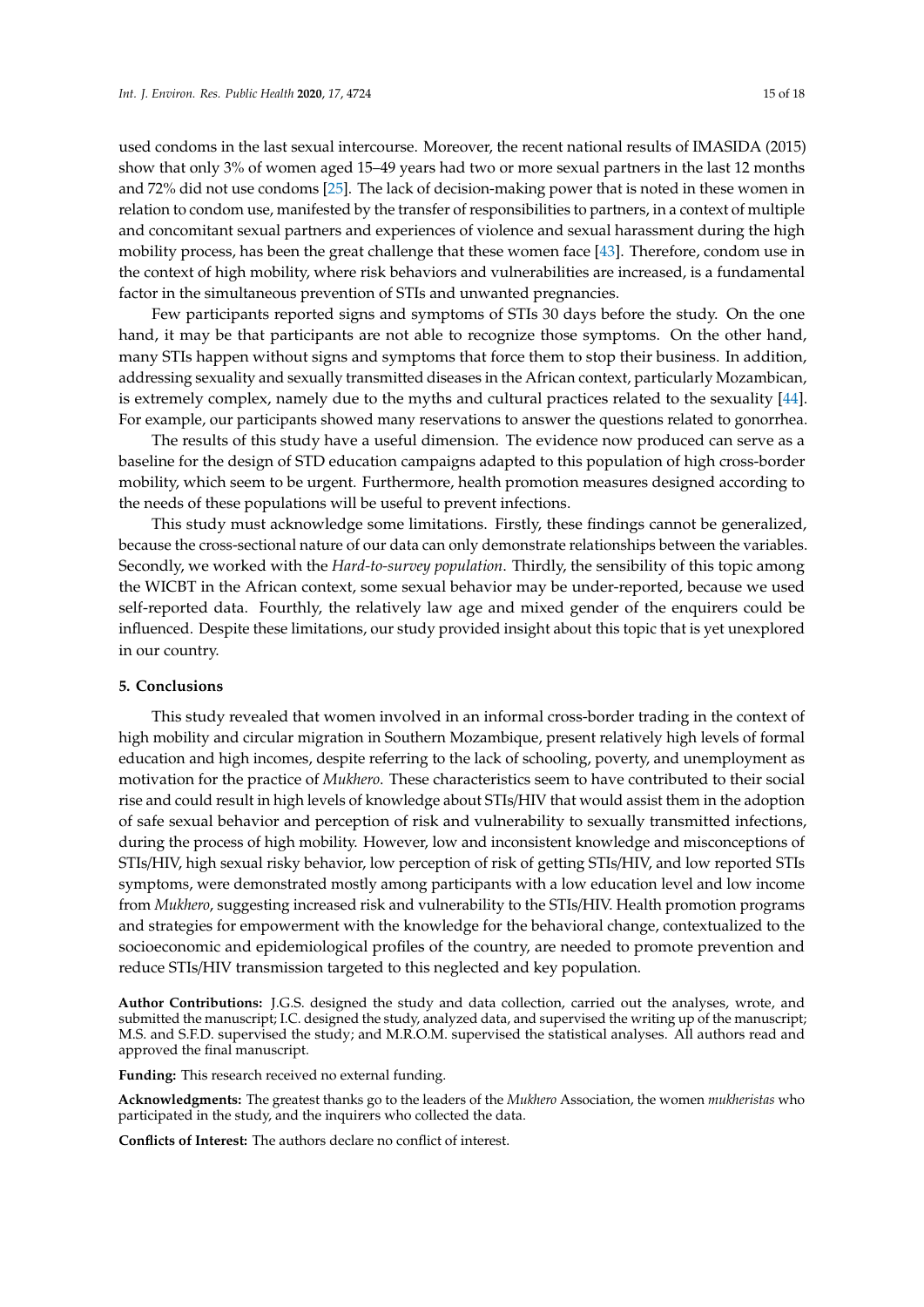#### **References**

- <span id="page-15-0"></span>1. George, T.O.; Ozoya, M.; Amoo, E.O. Women in Informal Cross-border Trading along Nigeria and Benin Republic Border: Challenges and Coping Strategies. *Int. J. Appl. Bus. Econ. Res.* **2017**, *15*, 155–163.
- <span id="page-15-1"></span>2. IOM. *Internal Migration and Development: A Global Perspective*; International Organization for Migration: Geneva, Switzerland, 2005.
- <span id="page-15-2"></span>3. Yusuff, S.O. Gender dimensions of informal cross border trade in West-African sub-region (ECOWAS) borders. *Int. Lett. Soc. Humanist. Sci.* **2014**, *29*, 19–33. [\[CrossRef\]](http://dx.doi.org/10.18052/www.scipress.com/ILSHS.29.19)
- 4. UNIFEM. *Unleashing the Potential of Women Informal cross Border Traders to Transform Intra-African Trade. United Nations Entity for Gender Equality and the Empowerment of Women (UN Omen)*; UNIFEM: New York, NY, USA, 2010; p. 4. Available online: https://[www.unwomen.org](https://www.unwomen.org/en/digital-library/publications/2010/3/unleashing-the-potential-of-women-informal-cross-border-traders-to-transform-intra-african-trade)/en/digital-library/publications/2010/3/unleashing[the-potential-of-women-informal-cross-border-traders-to-transform-intra-african-trade](https://www.unwomen.org/en/digital-library/publications/2010/3/unleashing-the-potential-of-women-informal-cross-border-traders-to-transform-intra-african-trade) (accessed on 17 April 2019).
- <span id="page-15-3"></span>5. Chikanda, A.; Raimundo, I. Informal entrepreneurship and cross-border trade between Mozambique and South Africa. *Afr. Hum. Mobil. Rev.* **2017**, *3*, 943–974.
- <span id="page-15-14"></span>6. Brenton, P.; Bucekuderhwa, C.B.; Hossein, C.; Nagaki, S.; Ntagoma, J.B. Risky Business: Poor Women Cross-Border Traders in the Great Lakes Region of Africa. Africa Trade Policy Note. 2011. Available online: http://documents.worldbank.org/curated/en/742571468007855952/[Risky-business-poor-women](http://documents.worldbank.org/curated/en/742571468007855952/Risky-business-poor-women-cross-border-traders-in-the-great-lakes-region-of-Africa.)[cross-border-traders-in-the-great-lakes-region-of-Africa.](http://documents.worldbank.org/curated/en/742571468007855952/Risky-business-poor-women-cross-border-traders-in-the-great-lakes-region-of-Africa.) (accessed on 20 June 2020).
- <span id="page-15-4"></span>7. IOM/SAMP. *HIV*/*AIDS, Population Mobility and Migration in Southern Africa: Defining a Research and Policy Agenda*; IOM: Grand-Saconnex, Switzerland, 2005; p. 82. Available online: https://[www.iom.int](https://www.iom.int/jahia/webdav/site/myjahiasite/shared/shared/mainsite/events/docs/2005_AIDS_Population_Mobility.pdf)/jahia/ webdav/site/myjahiasite/shared/shared/mainsite/events/docs/[2005\\_AIDS\\_Population\\_Mobility.pdf](https://www.iom.int/jahia/webdav/site/myjahiasite/shared/shared/mainsite/events/docs/2005_AIDS_Population_Mobility.pdf) (accessed on 12 March 2014).
- <span id="page-15-5"></span>8. Jawando, J.O.; Adeyemi, E.O.; Oguntola-Laguda, B. Survival Strategies of Women in Informal Cross Border Trade along Lagos-Seme Border Axis. *Glob. J. Hum. Soc. Sci. Res.* **2012**, *12*, 29–38.
- <span id="page-15-6"></span>9. Laurence, P.; Blower, S. Mobility and circular migration in Lesotho: Implications for transmission, treatment and control of a severe HIV epidemic. *J. Acquir. Immune Defic. Syndr. (1999)* **2015**, *68*, 604.
- 10. Wang, B.; Li, X.; Stanton, B.; Fang, X.; Liang, G.; Liu, H.; Lin, D.; Yang, H. Gender differences in HIV-related perceptions, sexual risk behaviors, and history of sexually transmitted diseases among Chinese migrants visiting public sexually transmitted disease clinics. *AIDS Patient Care STDs* **2007**, *21*, 57–68. [\[CrossRef\]](http://dx.doi.org/10.1089/apc.2006.0031)
- <span id="page-15-7"></span>11. Kwena, Z.A.; Camlin, C.S.; Shisanya, C.A.; Mwanzo, I.; Bukusi, E.A. Short-term mobility and the risk of HIV infection among married couples in the fishing communities along Lake Victoria, Kenya. *PLoS ONE* **2013**, *8*, e54523. [\[CrossRef\]](http://dx.doi.org/10.1371/journal.pone.0054523) [\[PubMed\]](http://www.ncbi.nlm.nih.gov/pubmed/23336005)
- <span id="page-15-8"></span>12. Peberdy, S.; Crush, J.; Tevera, D.; Campbell, E.; Zindela, N.; Raimundo, I.; Green, T.; Chikanda, A.; Tawodzera, G. Transnational entrepreneurship and informal cross-border trade with South Africa. In *Mean Streets: Migration, Xenophobia and Informality in South Africa*; Crush, J., Chikanda, A., Skinner, C., Eds.; SAMP; ACC; IDRC: Cape Town, South Africa, 2015; pp. 207–228.
- <span id="page-15-9"></span>13. Chivangue, A. Economia Informal e Políticas em Moçambique: Lógicas e Práticas Dos Mukheristas. CEsA Working Papers 124, CEsA—Center for African and Development Studies. 2014. Available online: https://[ideas.repec.org](https://ideas.repec.org/p/cav/cavwpp/wp123.html)/p/cav/cavwpp/wp123.html (accessed on 25 February 2015).
- <span id="page-15-10"></span>14. Camlin, C.S.; El Ayadi, A.M.; Kwena, Z.A.; McFarland, W.; Johnson, M.O.; Neilands, T.B.; Bukusi, E.A.; Cohen, C.R. High mobility and HIV prevalence among female market traders in East Africa in 2014. *J. Acquir. Immune Defic. Syndr. (1999)* **2017**, *74*, e121. [\[CrossRef\]](http://dx.doi.org/10.1097/QAI.0000000000001252)
- <span id="page-15-11"></span>15. Wang, H.; Chen, R.Y.; Sharp, G.B.; Brown, K.; Smith, K.; Ding, G.; Jin, X.; Xu, J.; Dong, R.; Wang, N. Mobility, risk behavior and HIV/STI rates among female sex workers in Kaiyuan City, Yunnan Province, China. *BMC Infect. Dis.* **2010**, *10*, 198. [\[CrossRef\]](http://dx.doi.org/10.1186/1471-2334-10-198)
- <span id="page-15-12"></span>16. Report on Global Sexually Transmitted Infection Surveillance. World Health Organization: Geneva, Switzerland, 2018; Licence: CC BY-NC-SA 3.0 IGO; Available online: https://[apps.who.int](https://apps.who.int/iris/bitstream/handle/10665/277258/9789241565691-eng.pdf?ua=1)/iris/bitstream/ handle/10665/277258/[9789241565691-eng.pdf?ua](https://apps.who.int/iris/bitstream/handle/10665/277258/9789241565691-eng.pdf?ua=1)=1 (accessed on 11 March 2020).
- <span id="page-15-13"></span>17. Ginindza, T.G.; Stefan, C.D.; Tsoka-Gwegweni, J.M.; Dlamini, X.; Jolly, P.E.; Weiderpass, E.; Broutet, N.; Sartorius, B. Prevalence and risk factors associated with sexually transmitted infections (STIs) among women of reproductive age in Swaziland. *Infect. Agents Cancer* **2017**, *12*, 29. [\[CrossRef\]](http://dx.doi.org/10.1186/s13027-017-0140-y)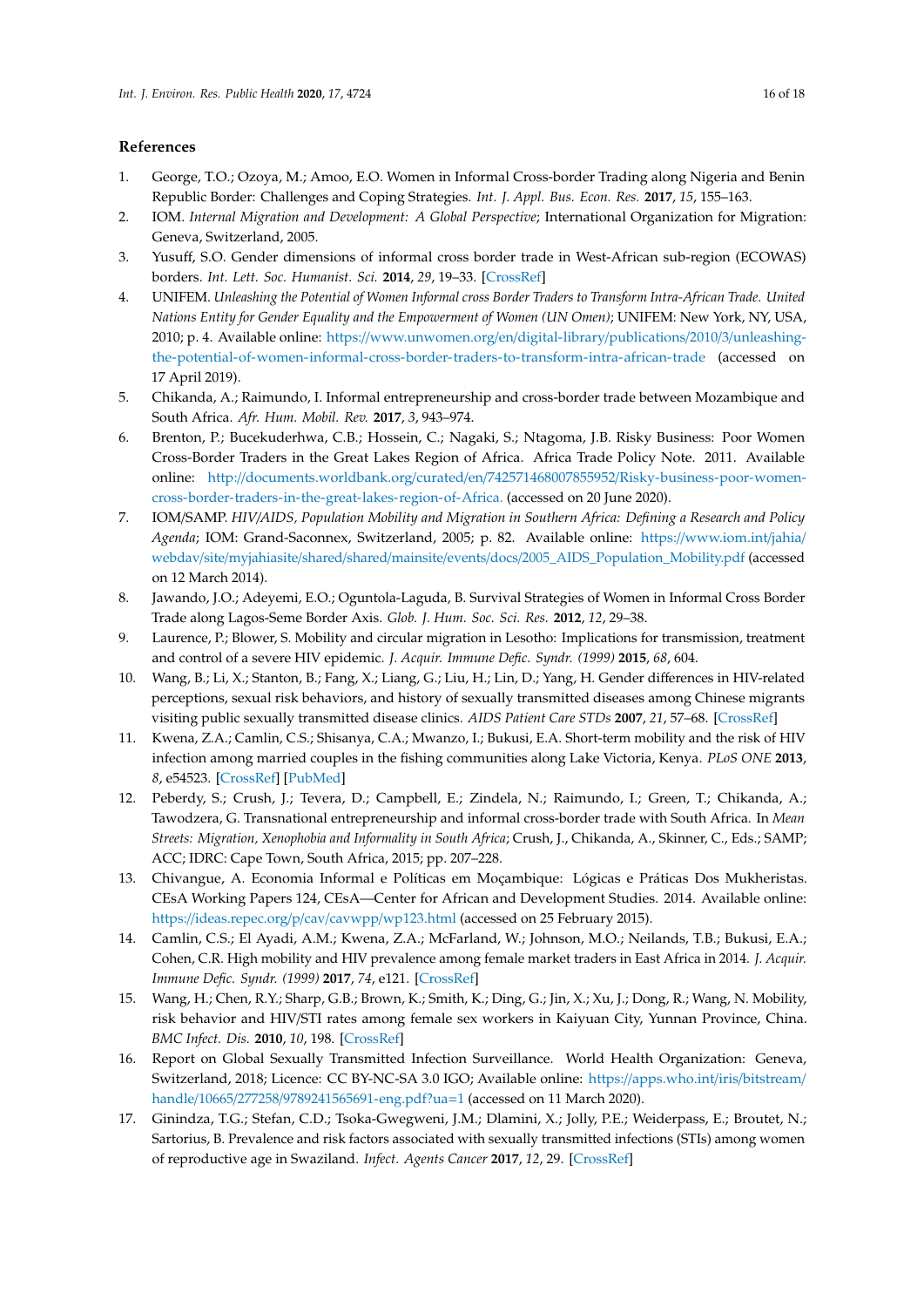- <span id="page-16-0"></span>18. Menéndez, C.; Castellsagué, X.; Renom, M.; Sacarlal, J.; Quintó, L.; Lloveras, B.; Klaustermeier, J.; Kornegay, J.R.; Sigauque, B.; Bosch, F.X. Prevalence and risk factors of sexually transmitted infections and cervical neoplasia in women from a rural area of southern Mozambique. *Infect. Dis. Obstet. Gynecol.* 2010. Available online: https://[www.ncbi.nlm.nih.gov](https://www.ncbi.nlm.nih.gov/pmc/articles/PMC2913799/)/pmc/articles/PMC2913799/ (accessed on 10 June 2016).
- <span id="page-16-1"></span>19. Mocumbi, S.; Gafos, M.; Munguambe, K.; Goodall, R.; McCormack, S.; Programme, M.D. High HIV prevalence and incidence among women in Southern Mozambique: Evidence from the MDP microbicide feasibility study. *PLoS ONE* **2017**, *12*, e0173243. [\[CrossRef\]](http://dx.doi.org/10.1371/journal.pone.0173243) [\[PubMed\]](http://www.ncbi.nlm.nih.gov/pubmed/28350843)
- <span id="page-16-2"></span>20. Zimba, T.F.; Apalata, T.; Sturm, W.A.; Moodley, P. Aetiology of sexually transmitted infections in Maputo, Mozambique. *J. Infect. Dev. Ctries.* **2011**, *5*, 041–047. [\[CrossRef\]](http://dx.doi.org/10.3855/jidc.1179) [\[PubMed\]](http://www.ncbi.nlm.nih.gov/pubmed/21330739)
- <span id="page-16-3"></span>21. Obel, J.; Larsson, M.; Sodemann, M. Sexual and reproductive health and HIV in border districts affected by migration and poverty in Tanzania. *Eur. J. Contracept. Reprod. Health Care* **2014**, *19*, 420–431. [\[CrossRef\]](http://dx.doi.org/10.3109/13625187.2014.944639) [\[PubMed\]](http://www.ncbi.nlm.nih.gov/pubmed/25112145)
- <span id="page-16-4"></span>22. MISAU, PEN III. *Plano Estratégico Nacional de Resposta ao HIV e SIDA 2010–2014*; CNCS: Maputo, Moçambique, 2014.
- <span id="page-16-5"></span>23. *Mobile Populations and HIV*/*AIDS in the Southern African Region: Recommendations for Action*; IOM/UNAIDS: Geneva, Switzerland, 2003. Available online: https://[publications.iom.int](https://publications.iom.int/system/files/pdf/hiv_southafrica1.pdf)/system/files/pdf/hiv\_southafrica1. [pdf](https://publications.iom.int/system/files/pdf/hiv_southafrica1.pdf) (accessed on 14 July 2016).
- <span id="page-16-6"></span>24. *INS INE, Macro ICF: Inquérito Nacional de Prevalência, Riscos, Comportamentais e Informação sobre HIV e SIDA em Moçambique 2009 (INSIDA)*; Ministério da Saúde de Moçambique: Calverton, Maryland (EUA), 2010.
- <span id="page-16-7"></span>25. INS; INE; ICF Internacional. *Inquérito de Indicadores de Imunização, Malária e HIV*/*SIDA em Moçambique 2015*; EUA: Rockville, MD, USA, 2016.
- <span id="page-16-8"></span>26. Feldblum, P.J.; Enosse, S.; Dubé, K.; Arnaldo, P.; Muluana, C.; Banze, R.; Nhanala, A.; Cunaca, J.; Chen, P.-L.; Robb, M.L. HIV prevalence and incidence in a cohort of women at higher risk for HIV acquisition in Chokwe, southern Mozambique. *PLoS ONE* **2014**, *9*, e97547. [\[CrossRef\]](http://dx.doi.org/10.1371/journal.pone.0097547)
- <span id="page-16-9"></span>27. IOM-UNAIDS. *Mobile Populations and HIV, AIDS*; Desk Review and Bibliography on HIV/AIDS and Mobile Populations; IOM-UNAIDS: Geneva, Switzerland, 2003. Available online: https://[shop.un.org](https://shop.un.org/series/iom-unaids-reports-mobile-populations-and-hivaids.)/series/iom[unaids-reports-mobile-populations-and-hivaids.](https://shop.un.org/series/iom-unaids-reports-mobile-populations-and-hivaids.) (accessed on 14 July 2016).
- <span id="page-16-10"></span>28. Prata, N.; Sreenivas, A.; Bellows, B. Potential of dual-use policies to meet family planning and HIV prevention needs: A case study of Zimbabwe and Mozambique. *BMJ Sex. Reprod. Health* **2008**, *34*, 219–226. [\[CrossRef\]](http://dx.doi.org/10.1783/147118908786000406)
- <span id="page-16-11"></span>29. INE. *Resultados Definitivos do IV Recenseamento Geral da População e Habitação 2017*; INE: Maputo, Mocambique, 2019. Available online: www.ine.gov.mz/iv-rgph-2017/mocambique/[censo-2017-brochura-dos-resultados](www.ine.gov.mz/iv-rgph-2017/mocambique/censo-2017-brochura-dos-resultados-definitivos-do-iv-rgph-nacional.pdf/view)[definitivos-do-iv-rgph-nacional.pdf](www.ine.gov.mz/iv-rgph-2017/mocambique/censo-2017-brochura-dos-resultados-definitivos-do-iv-rgph-nacional.pdf/view)/view (accessed on 2 March 2020).
- <span id="page-16-12"></span>30. Oluwasanu, A.O.; Owoaje, E.T.; Oluwasanu, M.M. HIV Knowledge and Risk Behaviours of Junior Staff of the University of Ibadan, Nigeria. *Br. J. Med. Med. Res.* **2015**, *6*, 889. [\[CrossRef\]](http://dx.doi.org/10.9734/BJMMR/2015/14562)
- <span id="page-16-13"></span>31. Dias, S.; Gama, A.; Loos, J.; Roxo, L.; Simões, D.; Nöstlinger, C. The role of mobility in sexual risk behaviour and HIV acquisition among sub-Saharan African migrants residing in two European cities. *PLoS ONE* **2020**, *15*, e0228584. [\[CrossRef\]](http://dx.doi.org/10.1371/journal.pone.0228584) [\[PubMed\]](http://www.ncbi.nlm.nih.gov/pubmed/32023309)
- <span id="page-16-14"></span>32. Sychareun, V.; Thomsen, S.; Chaleunvong, K.; Faxelid, E. Risk perceptions of STIs/HIV and sexual risk behaviours among sexually experienced adolescents in the Northern part of Lao PDR. *BMC Public Health* **2013**, *13*, 1126. [\[CrossRef\]](http://dx.doi.org/10.1186/1471-2458-13-1126)
- 33. Aryal, N.; Regmi, P.; Teijlingen, E.; Dhungel, D.; Ghale, G.; Bhatta, G. Knowing is not enough: Migrant workers' spouses vulnerability to HIV. *SAARC J. Tuberc. Lung Dis. HIV*/*AIDS* **2016**, *13*, 9–15. [\[CrossRef\]](http://dx.doi.org/10.3126/saarctb.v13i1.16923)
- <span id="page-16-15"></span>34. Langa, J.; Sousa, C.; Sidat, M.; Kroeger, K.; McLellan-Lemal, E.; Belani, H.; Patel, S.; Shodell, D.; Shodell, M.; Benech, I. HIV risk perception and behavior among sex workers in three major urban centers of Mozambique. *PLoS ONE* **2014**, *9*, e94838. [\[CrossRef\]](http://dx.doi.org/10.1371/journal.pone.0094838)
- <span id="page-16-16"></span>35. Bardají, A.; Mindu, C.; Augusto, O.J.; Casellas, A.; Cambaco, O.; Simbine, E.; Matsinhe, G.; Macete, E.; Menéndez, C.; Sevene, E. Awareness of cervical cancer and willingness to be vaccinated against human papillomavirus in Mozambican adolescent girls. *Papillomavirus Res.* **2018**, *5*, 156–162. [\[CrossRef\]](http://dx.doi.org/10.1016/j.pvr.2018.04.004) [\[PubMed\]](http://www.ncbi.nlm.nih.gov/pubmed/29665430)
- <span id="page-16-17"></span>36. UNAIDS. *90-90-90: An Ambitious Treatment Target to Help End the AIDS Epidemic*; UNAIDS: Geneva, Switzerland, 2014. Available online: https://[www.unaids.org](https://www.unaids.org/sites/default/files/media_asset/90-90-90_en.pdf.)/sites/default/files/media\_asset/90-90-90\_en.pdf. (accessed on 2 April 2019).
- <span id="page-16-18"></span>37. Saurina, C.; Vall-Llosera, L.; Saez, M. A qualitative analysis of immigrant population health practices in the Girona Healthcare Region. *BMC Public Health* **2010**, *10*, 379. [\[CrossRef\]](http://dx.doi.org/10.1186/1471-2458-10-379) [\[PubMed\]](http://www.ncbi.nlm.nih.gov/pubmed/20587020)